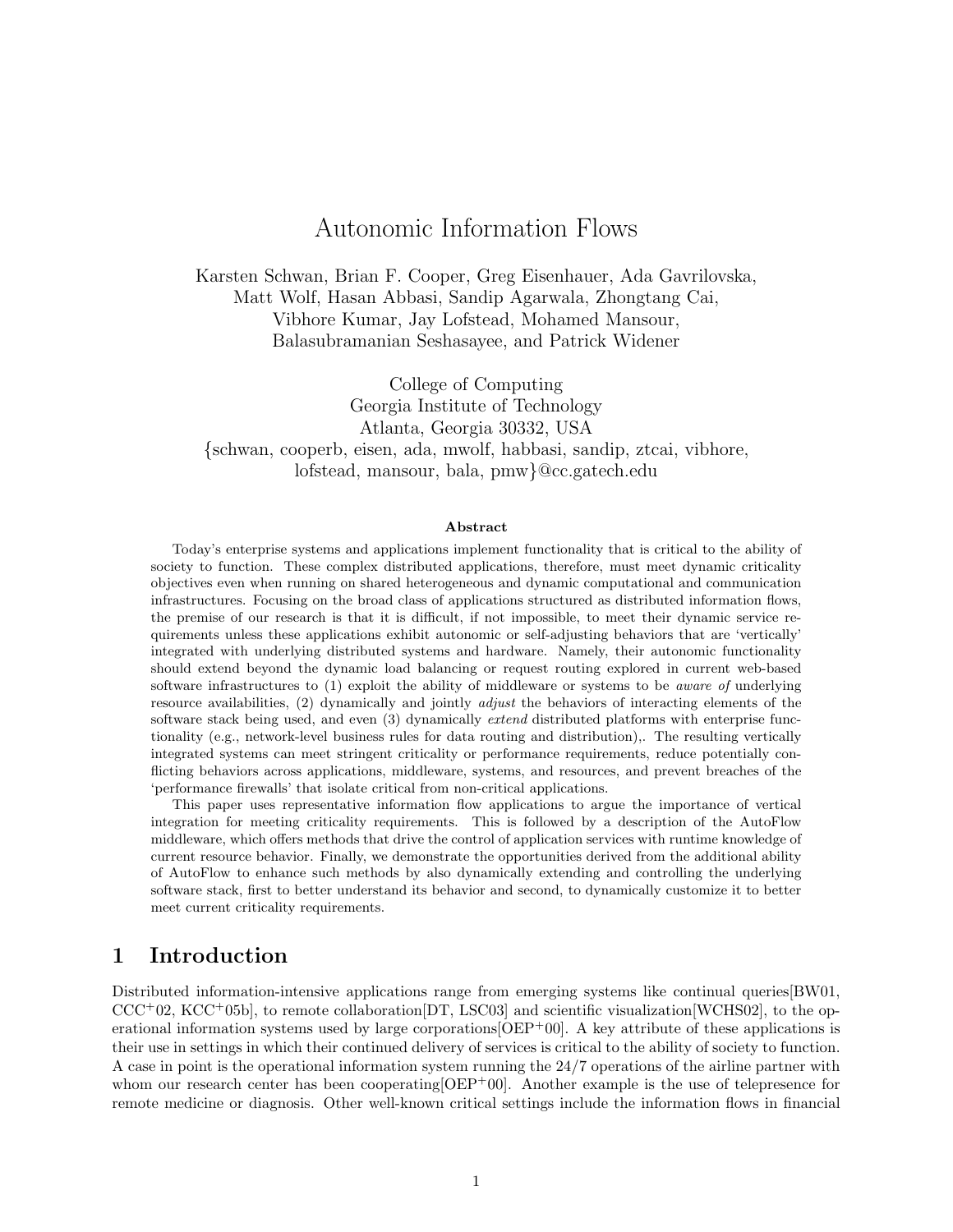applications, the online data collection, processing, and distribution in automotive traffic management, and more generally, the rich set of information capture, integration, and delivery services on which end users are increasingly reliant for making even routine daily decisions.

The objective of the AutoFlow project is to better meet the critical performance requirements of distributed information flow applications. In this context, multiple technology developments provide us with new ways of meeting these requirements. One is the ubiquitous use of middleware to extend application functionality across the distributed, heterogeneous communication and computational infrastructures across which they must run. Second, while it is not easy or desirable to rewrite applications to make better use of system and network infrastructures, middleware provides a basis on which it becomes possible to customize and extend underlying systems and networks to better meet the needs of the many applications written with these widely used software infrastructures. In other words, middleware can exploit the increasingly open nature of underlying systems and networks to migrate selected services 'into' underlying infrastructure. Third, the increasing prevalence of virtualization technologies, on computing platforms and in the network, is providing us with the technical means to better control or isolate extended from non-extended elements of the vertical software stacks used by applications and middleware, and to create 'performance firewalls' between critical vs. non-critical codes. An outcome of these developments is that vertical extension and the associated control across the entire extended software stack are possible without compromising a system's ability to simultaneously deliver services, critical and non-critical ones, to many applications and application components.

The AutoFlow project exploits these facts to create middleware and open systems infrastructure that jointly implement the following functionality to meet future applications' criticality and high performance needs:

• 'Vertical' and 'Horizontal' Agility – The AutoFlow middleware presented in this paper uses information flow graphs as a precise description of the overlay networks used by critical applications' distributed information flows. Based on these descriptions, applications can dynamically create new services, which are then deployed by middleware as native binary codes to the machines where they are needed. The outcome for these high performance codes is 'horizontal agility', which is the ability to change at runtime both what data is streamed to which overlay nodes and where operations are applied to such data. A simple example for real-time scientific collaboration is the runtime augmentation of server functionality to better meet current client needs[WAC<sup>+</sup>05]. Additional benefits from using horizontal agility are described in Section 4.2. Furthermore, middleware can also migrate certain services 'vertically', that is, for suitable services, middleware can use dynamic methods for system and network extension to realize more appropriate service implementations than those available at application level. Experimental results demonstrating the benefits derived from such vertical service migration appear in Section 4.6. The importance of both horizontal and vertical agility is demonstrated with critical information flows for high performance and enterprise applications in Sections 4.3 and 4.6.

An additional benefit derived from the general nature of *Information Flow Graphs* is their role as a uniform basis for creating the diverse communication models sought by applications, including publishsubscribe[SBC<sup>+</sup>98], information flows implementing continuous queries[BW01], and domain-specific messaging models like those used by our airline partner[Del].

• Resource-Aware Operation – The dynamic nature of distributed execution platforms requires applications to adjust their runtime behavior to current platform conditions. Toward this end, AutoFlow uses cross-layer 'performance attributes' for access to platform monitoring information. Such attributes are used by application- or model-specific methods that dynamically adapt information flows. Sample adaptation methods implemented for real-time exchanges of scientific data with AutoFlow's publishsubscribe communication model include (1) dynamic operator deployment  $[WAC^+05]$  in response to changes in available processing resources and (2) runtime adjustments of parameterized operators to match data volumes to available network bandwidths[HS02]. For distributed query graphs, techniques for dynamically tuning operator behavior to maximize the utility of information flows with available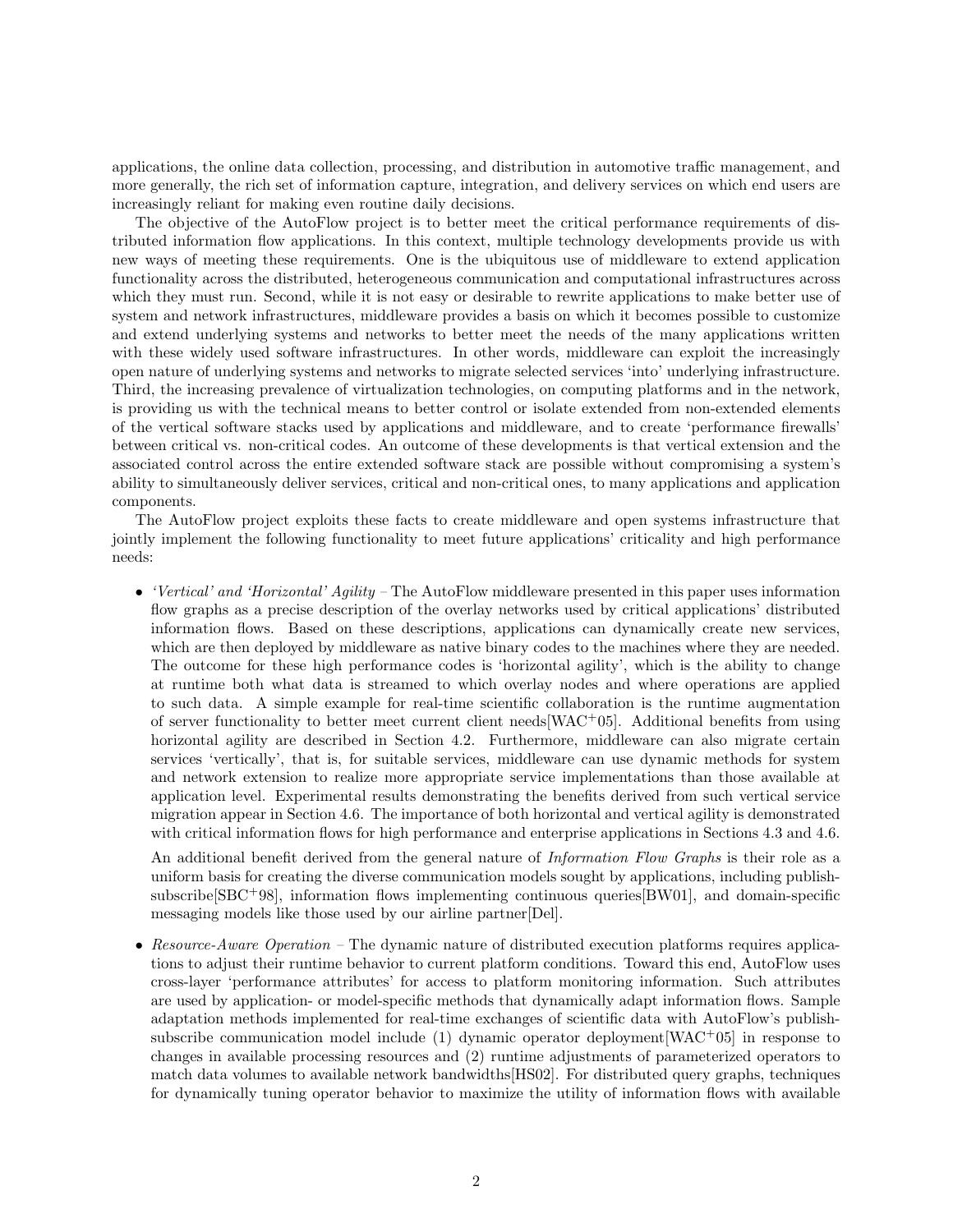network resources are described in [KCC<sup>+</sup>05b]. Section 4.3 presents results documenting the benefits derived from the network-aware operation of AutoFlow applications.

- Utility-Driven Autonomic Behavior End users of distributed information systems desire the timely delivery of quality information content, regardless of the dynamic resource behavior of the networks and computational resources used by information flows. To meet application needs, AutoFlow uses application-specific utility functions to govern both the initial deployment of information flows and their runtime regulation, thereby enabling the creation of application- or domain-specific autonomic functionality. A utility metric used in this paper uses application-stated importance values for sending different elements of a high volume, scientific information flow to best use the limited network bandwidth available across international network links.
- Scalability through Hierarchical Management AutoFlow scales to large underlying platforms by using hierarchical techniques for autonomic management, as exemplified by its automatic flow-graph partitioning algorithm presented in  $[KCC<sup>+</sup>05b]$ . One way in which this algorithm attains scalability is by making locally rather than globally optimal deployment decisions, thereby limiting the amount of non-local resource information maintained by each node. Scalability results presented in this paper justify hierarchical management with microbenchmarks evaluating the deployment time for a publishsubscribe implementation using a hierarchical approach

The AutoFlow project leverages a multi-year effort in our group to develop middleware for high-end enterprise and scientific applications. As a result, our AutoFlow prototype uses multiple software artifacts developed in prior work. AutoFlow's resource- and network-awareness is supported by the monitoring methods described in [JPS<sup>+</sup>02].

High performance and the ability to deal with large data volumes are derived from its methods for dynamic binary code generation and the careful integration of multiple software layers explained in [EBS00], as well as by its binary methods for data representation and runtime conversion for heterogeneous systems[BESW00]. Performance and scalability are due to a separation of overlay-level messaging from the application-level models desired by end users and as stated above, its hierarchical methods for the efficient deployment of large information flow graphs to distributed systems  $KCC<sup>+</sup>05b$ , KCS05.

While leveraging previous work, the AutoFlow project makes several novel research contributions. First, the AutoFlow middleware uses a formalized notion of information flows and based on this formalization, provides a complete set of abstractions and a small set of primitives for constructing and materializing different application-level autonomic messaging models. Specifically, information flows are described by Information Flow-Graphs, consisting of descriptions of sources, sinks, flow-operators, edges and utility-functions. Sources, sinks and flow-operators, which transform and combine data streams, constitute the vertices of the flow-graph, while the *edges* represent typed information flows between vertices. Once a flow-graph has been described, its deployment (i.e., the mapping of operators to physical nodes and edges to network links) creates an overlay across the underlying physical distributed system. Automated methods for deployment and runtime reconfiguration are based on resource awareness functionality and on utility-functions that act as a vehicle for encoding user and application requirements. The information flow-graph serves as the abstraction visible to applications, and it also provides the concrete representation on top of which to construct domainspecific messaging models like publish-subscribe, for example[EBS00]. Second, in contrast to our previous work on pub-sub[EBS01], scalability and high performance for AutoFlow applications are attained by separating resource awareness functionality placed into AutoFlow underlays KCC+05b] from the information flow abstractions in the overlay, and from the control plane used to realize different messaging models. Third, by using utility-driven self-regulation, AutoFlow flows deployed across heterogeneous, dynamic underlying distributed platforms can continuously provide high performance services to end user applications.

Experimental results presented in Section 4 demonstrate AutoFlow's basic capabilities. A low send/receive overhead,  $5.45\mu$ sec and  $14.37\mu$ sec for 10KB messages, respectively, makes the case for high-performance applications, closely matching the performance attained by well-known HPC infrastructures like MPICH. Dynamic reconfiguration is enabled by low instantiation/deletion overheads for overlay components,  $0.89\mu sec$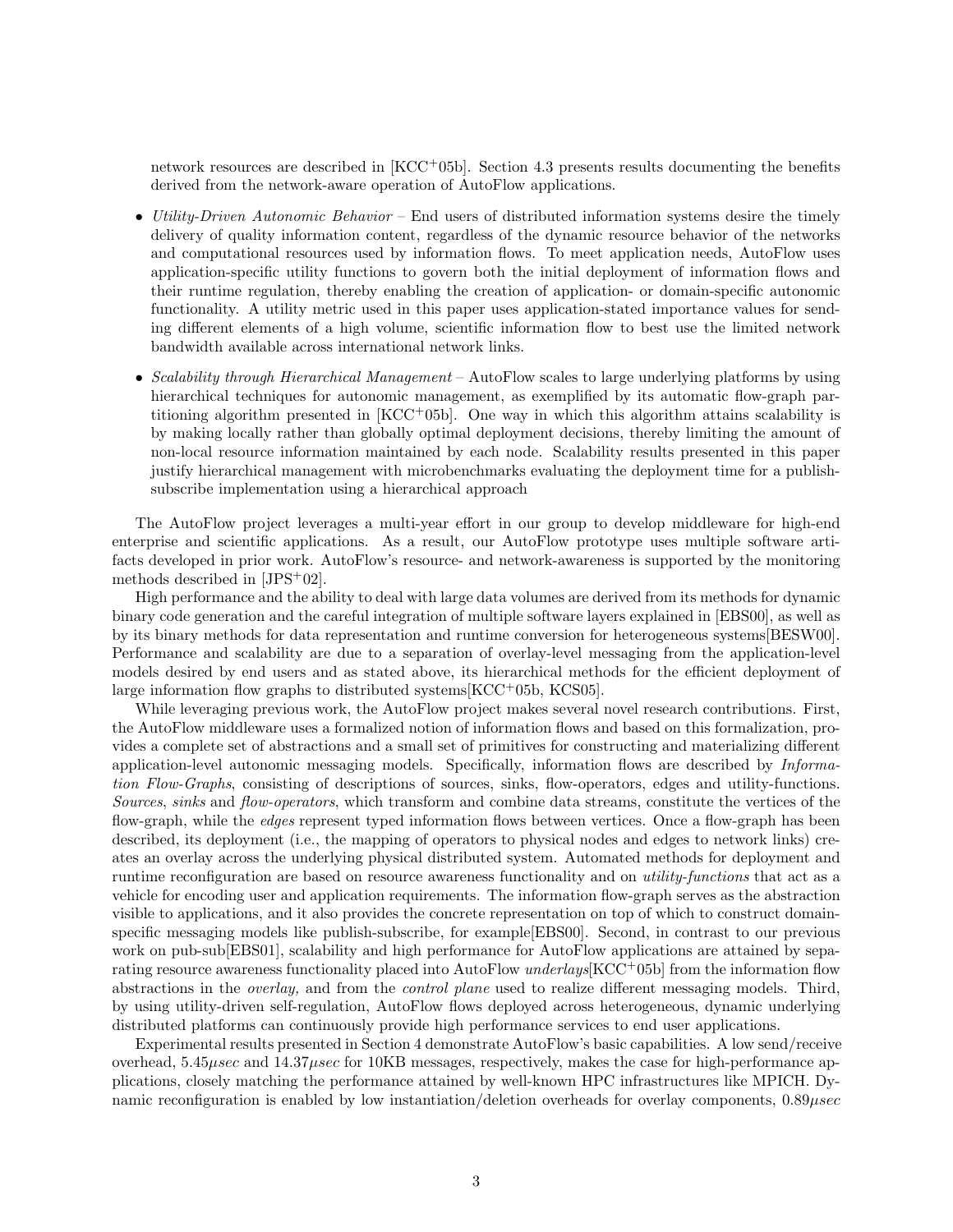

Figure 1: Implementation of different applications with AutoFlow

and  $0.03\mu sec$  for local (i.e., in the same address space) operations. Experimental results in Section 4.3 demonstrate the importance of horizontal agility, using information about the structure of elements in data flows for real-time scientific collaboration to filter flows so as to best meet individual client needs. Section 4.6 uses enterprise data to illustrate the performance advantages gained from using a specialized 'information appliance' (a network processor able to interpret and process enterprise data) to manipulate application data. Finally, hierarchical deployment and reconfiguration is evaluated in Section 4.2.

The remainder of this paper is organized as follows. Section 2 briefly describes the two applications used to evaluate the AutoFlow approach – scientific collaboration and an airline's operational information system. The software architecture and the design of basic AutoFlow components are discussed in Section 3, explaining its layering and followed by a description of each layer's functionality. Section 4 presents an experimental evaluation of AutoFlow's claims. Section 5 presents related work. We conclude in Section 6 with a discussion of possible future directions.

# 2 Target Application Classes

In order to motivate this paper, we will first describe some sample applications in which autonomic information flows will be used. Figure 1 depicts two classes of information flow applications – real-time scientific collaboration and an airline's operational information system.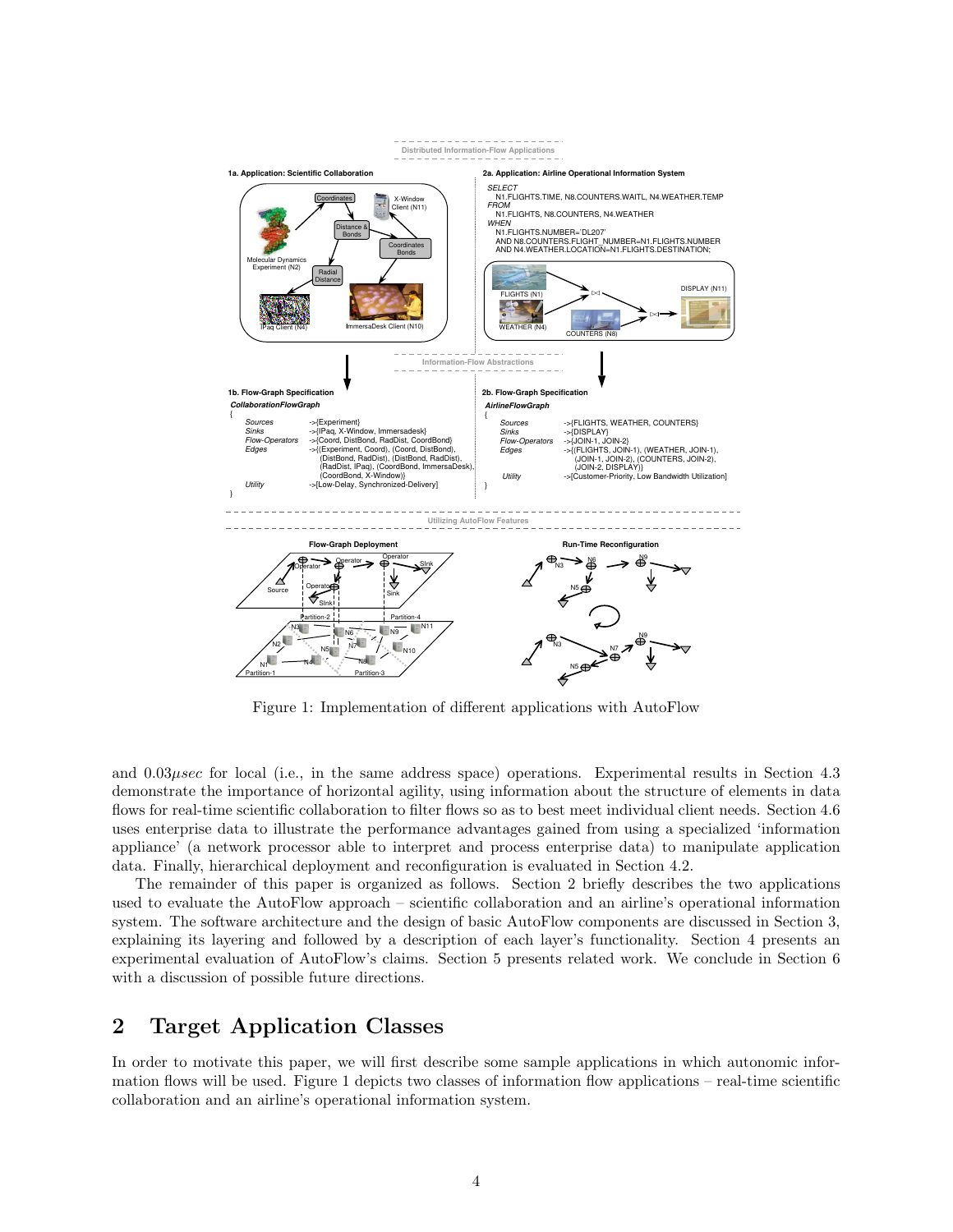

Figure 2: Events of interest: Sample molecular dynamics data that shows different events of interest. For this single simulation of a block of copper being stretched, on the left we see attributes a physicist might want to highlight, while the right side shows the higher-level synthesis a mechanical engineer may want to see.

#### 2.1 Collaborative Visualization

Our first example application is the collaborative visualization of a molecular dynamics (MD) simulation. We note that MD simulations are of interest to computational scientists in a wide variety of fields, from pure science (physics and chemistry) to applied engineering (mechanical and aerospace engineering). Our particular visualization application is geared to deliver the events-of-interest (see Figure 2) to participating collaborators, formatted to suit the rendering capabilities at their ends. More details about this application are available in [WCHS02].

Collaborative real-time visualization uses a many-to-many information flow, with data originating in a parallel molecular dynamics (MD) simulation, passing through operators that transform and annotate the data, and ultimately flowing to a variety of clients. This real-time data visualization requires synchronized and timely delivery of large data volumes to collaborators. For example, it is unacceptable when one client consistently lags behind the others. Similarly, predictable delivery latency is important since there may be end-to-end control loops, as when one collaborator drives the annotation of data for other collaborators. Finally, autonomic methods can exploit a number of quality/performance tradeoffs, as end users may have priority needs for certain data elements, prefer consistent frame rates to high data resolution (or vice versa), etc. Thus, this online visualization application has rich needs for autonomic behaviors.

#### 2.2 Operational Information System

The other information flow in Figure 1 represents elements of an operational information system (OIS) providing support for the daily operations of a company like Delta Air Lines (see  $[OEP<sup>+</sup>00]$  for a description of our earlier work with this company). An operational information system provides continuous support for an organization's daily operations. We implement an information flow motivated by the requirement to feed overhead displays at airports with up-to-date information. The overhead displays periodically update the weather at the 'destination' location and switch over to seating information for the aircraft at the boarding gate. Other information displayed on such monitors includes the names of wait-listed passengers, the current status of flights, etc. We deploy a flow graph with two operators, one for selecting the weather information (which originates from the weather station) based on flight information, and the other for combining the appropriate flight data (which originates from a central location like Delta's TPF facility) with periodic updates from airline counters that decide the waitlist order, etc. Thus, the three sources can be identified as – the weather information source, the flight information source, and the passenger information source. They are then combined using the operators to be delivered to the  $sink$  – the overhead display.

Here, SQL-like operators translate into a deployed flow-graph with sources, sinks, and operators. Such an OIS imposes the burden of high event rates on underlying resources, which must be efficiently utilized to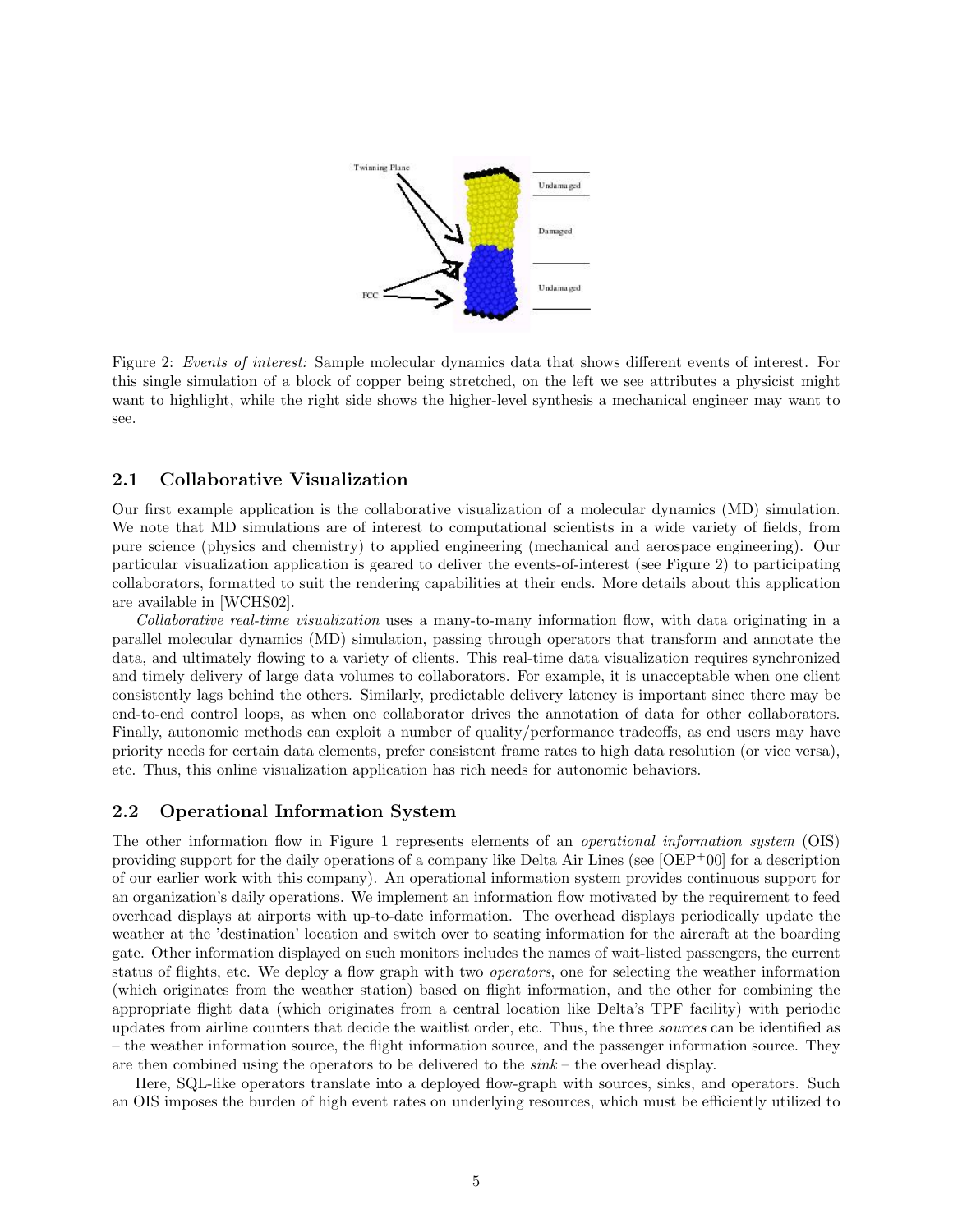

Figure 3: AutoFlow Software Architecture

deliver high utility to the enterprise. Utility-driven autonomic methods for managing event flows may take into account, for example, that a request pertaining to seat-assignment for a business-class customer may be given a higher priority because it reflects higher returns for the business. Similarly, other factors like time-to-depart, destination, etc. can drive the prioritized allocation of resources to the deployed information flows. A detailed discussion of the utility-driven deployment of such a flow-graph can be found in [KCS05],

The remainder of this paper will describe in more detail how autonomic methods in AutoFlow support the dynamic behaviors of applications like these. Briefly, the main contributions of the AutoFlow architecture are (1) its ability to separate basic, fast-path data exchanges from the management functions needed to ensure levels of performance that meet developers' utility goals, coupled with (2) a rich set of functionality to support runtime flow management. Runtime flow management is based on real-time resource monitoring in the underlay, exploited by adaptive methods that can adjust data contents and/or flow rates to available resources, also based on utility[KCS05]. The OIS developer may use these facilities to embed business sense into the system, to drive the configuration and management of information flows to attain high monetary benefits. Scientific applications may use them to embed suitable quality/performance tradeoffs via dynamically tunable operators, such as image down-sampling or compression[WS04].

### 3 Software Architecture

Insights from our earlier work with the ECho publish-subscribe infrastructure have led us to structure AutoFlow into the three software layers shown in Figure 3.

First, the Control Layer is responsible for accepting information-flow composition requests, establishing the mapping of flow-graph vertices to the physical platform represented by the underlay, and handling reconfigurations. It has been separated from the messaging layer because it must be able implement different application-specific methods for flow-graph deployment and reconfiguration, each of which may be driven by a different utility-function. By providing basic methods for implementing such semantics, rather than integrating these methods into the messaging layer, AutoFlow not only offers improved control performance compared to the earlier integrated ECho pub-sub system developed in our work, but it also gives developers the freedom to implement alternative messaging semantics. In ongoing work, for example, we are creating transactional semantics and reliability guarantees like those used in industrial middleware for operational information systems.

The second layer is the *Messaging Layer*, responsible for both data transport and the application of operators to data. It consists of an efficient messaging and operator module, termed 'Stones', and its web-service-enabled distributed extension, termed 'SoapStones'. A high performance implementation of information flows can make direct use of Stone functionality, using them to implement data and control plane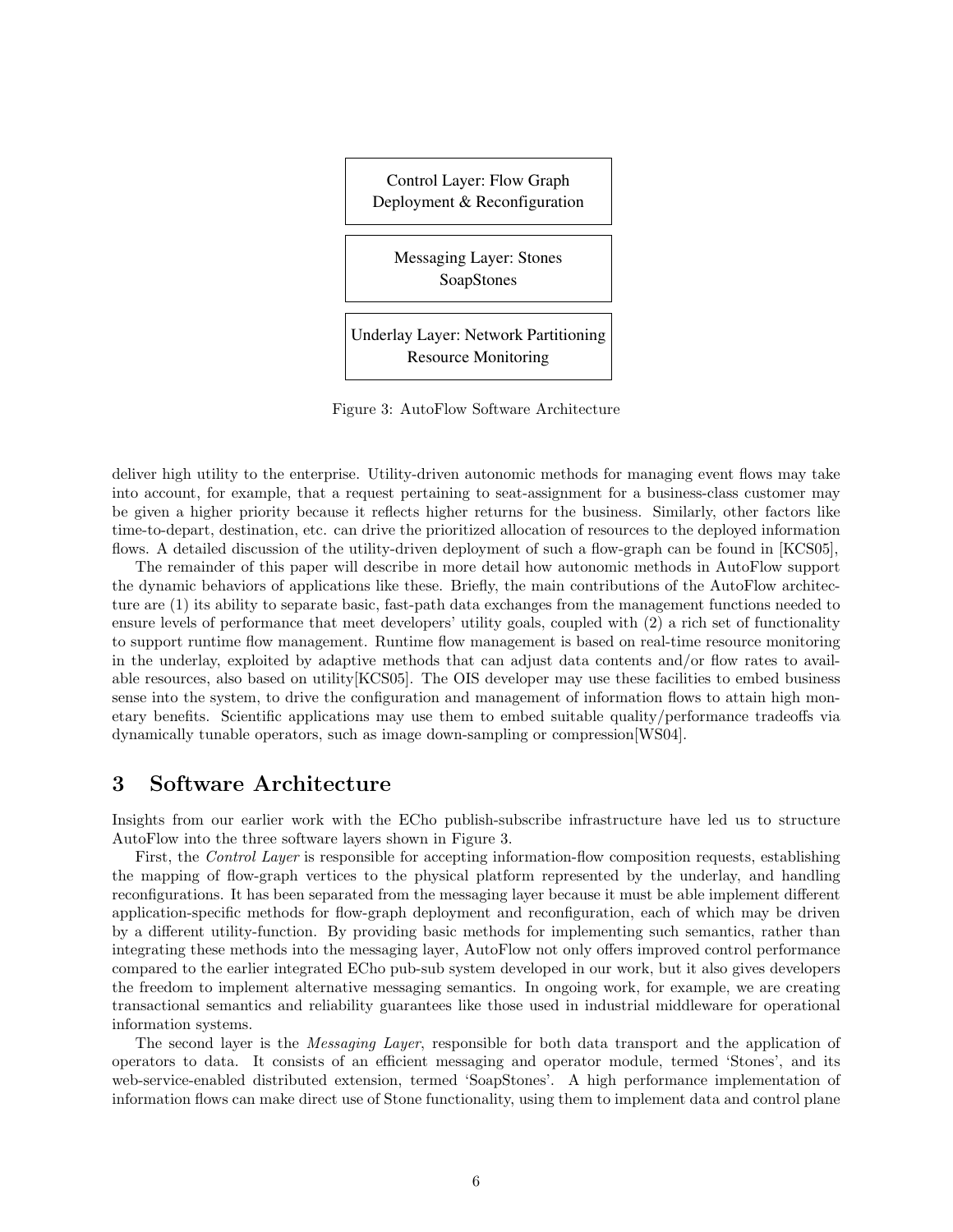functions, the latter including deploying new Stones, remove existing ones, or changing Stone behavior. This is how the ECho pub-sub system is currently implemented, essentially using additional message exchanges to create the control infrastructure needed to manage the one-to-one connections it needs for high volume information exchanges. An alternative implementation of ECho now being realized with AutoFlow provides additional capabilities to our pub-sub infrastructure. The idea is to use AutoFlow's overlays to replace ECho's existing one-to-one connections between providers and subscribers with overlay networks suitably mapped to underlays. Finally, the purpose of SoapStone is to provide ubiquitous access to Stone functionality, leveraging the generality of the SOAP protocol to make it easy for developers to implement new control protocols and/or realize the application-level messaging protocols they require. Not addressed in this paper but subject of our future work are the relatively high overheads of SoapStone (due to its use of the SOAP protocol). As a result, it is currently used mainly for initial flow-graph deployment and for similarly low-rate control actions, and higher rate control actions are implemented directly with the Stone infrastructure.

The third layer is the Underlay Layer. It organizes the underlying hardware platform into hierarchical partitions that are used by the deployment infrastructure. The layer also implements scalable partitionlevel resource-awareness, with partition coordinators subscribing to resource information from other nodes in the partition and utilizing it to maintain the performance of deployed information flows. Its separation affords us with the important ability to add generic methods for dynamic resource discovery, underlay growth and contraction, underlay migration, and the vertical extension of the underlay 'into' the underlying communication and computation platforms.

The focus of this paper, of course, is the autonomic functionality in AutoFlow. Toward this end, we next describe the control layer functions used for runtime reconfiguration of AutoFlow applications.

#### 3.1 Control Layer– Composition, Mapping, and Reconfiguration

The Control Layer implements the abstraction of an Information Flow-Graph, and it is responsible for mapping a specified flow-graph onto some known underlay. Deployment is based on the resource information supplied by the underlay layer and a function for evaluating deployment utility. The application can specify a unique utility-function local to a flow-graph, or a global utility formulation can be inherited from the underlay layer. The control layer also handles reconfigurations to maintain high utility for a deployed information flow.

#### 3.1.1 Information Flow-Graph

The information flow-graph is a collection of vertices, edges, and a utility-function, where vertices can be sources, sinks or flow-operators:

- A source vertex has a static association with a network node and has an associated data stream-rate. A source vertex can be associated with one or more outgoing edges.
- A sink vertex also has a static association with a network node. A sink vertex can have at most one incoming edge.
- An operator vertex is the most dynamic component in our abstraction because its association to any particular network node can change at runtime as the control layer reconfigures the flow graph's deployment. Each operator is associated with a data resolution-factor (which is the ratio of the average stream output-rate to the average stream input-rate), an average execution-time, and an E-Code [EBS00] snippet containing the actual operator code. An operator vertex can be associated with multiple incoming and outgoing edges.

The utility of a flow graph is calculated using the supplied utility-function, which essentially contains a model of the system and is based on both application-level (e.g., user-priority) and system-level (e.g., delay) attributes. The function can be used to calculate the net-utility of a flow-graph mapping by subtracting the cost it imposes on the infrastructure from the utility-value. A sample utility calculation model is shown in Figure 4, which depicts a system where end-to-end delay and the user-priority determine the utility of the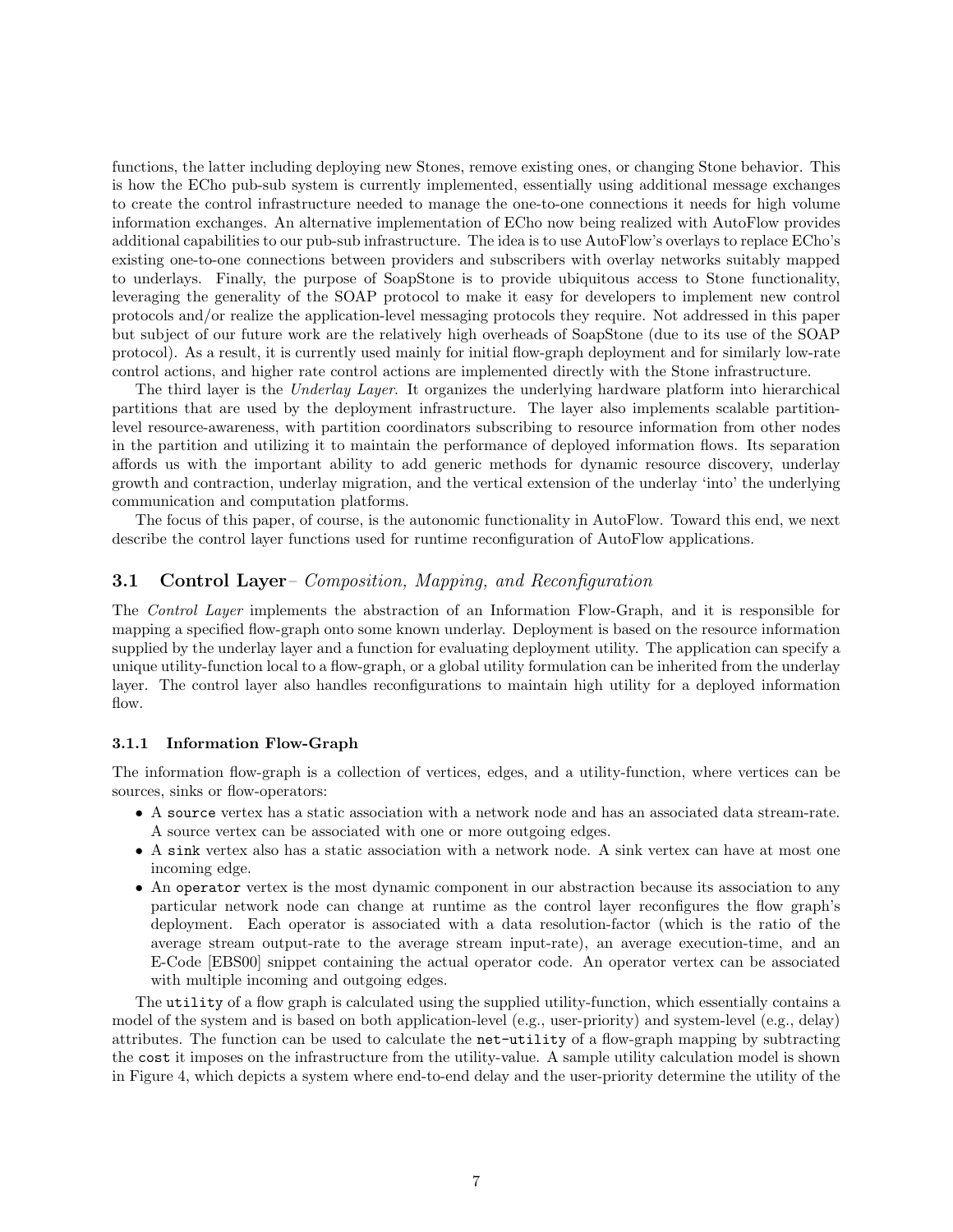

Figure 4: A Sample Utility Calculation Model.

system. The utility model in this scenario can be stated as "High Priority users are more important for the business" and "Less end-to-end delay is better for the business".

The AutoFlow framework also supports a pin-down operation, which statically associates an operator with the network node. Pin-down enables execution of critical/non-trivial operators on specialized overlay nodes and/or it simply denotes the fact that certain operators cannot be moved (e.g., due to lack of migration support for their complex codes and states). Another interesting feature implemented into the framework is the support for parameterized 'tunable' operators, which enables remote modification of parameters associated with operator code. For example, a subscription operator might route updates based on a particular predicate, where the control layer supports remotely modifying the predicate at runtime.

#### 3.1.2 Flow-Graph Construction and Mapping

On close examination of the applications requiring information flow capabilities, we observe that there are two distinct class of flows:

- Basic information flows
- Semantic information flows

Basic information flows arise in applications in which only the sources and sinks are known, and the structure of the data-flow graph is not specified. For example, in the pub-sub model, there exists no semantic requirement on the flow-graph. AutoFlow can establish whichever edges and merge/split operators may be necessary, between publishers and subscribers. This class of 'basic' information flows is accommodated by a novel graph construction algorithm, termed InfoPath. InfoPath uses the resource information available at the underlay layer to both construct an efficient graph and map the graph to suitable physical network nodes.

Semantic information flows are flows in which the data flow graphs are completely specified, or at least have semantic requirements on the ordering and relationships between operators. For example, SQL-like continual queries over data streams specify a particular set of operations based on the laws of relational algebra. Similarly, in a remote collaboration application, application-specific operators must often be executed in a particular order to preserve the data semantics embedded in scientific work flows. Here, AutoFlow takes the specified flow-graph and maps it to physical network nodes using the PathMap mapping algorithm. This algorithm utilizes resource information at the underlay layer to map an existing data flow graph to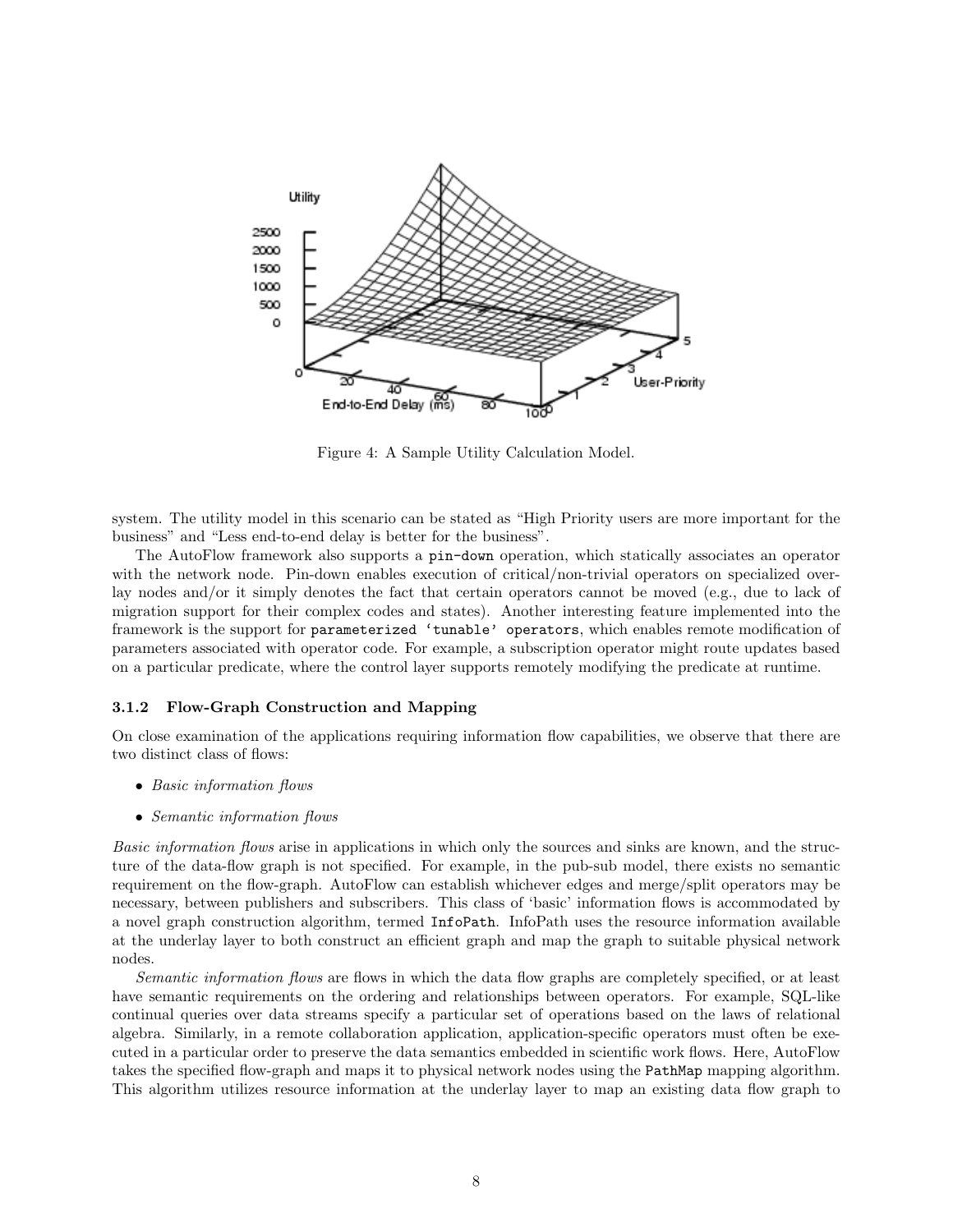the network in the most efficient way. The InfoPath and PathMap algorithms are described in detail in  $[KCC+05b, KCC+05a].$ 

#### 3.1.3 Reconfiguration

After the initial efficient deployment has been produced by PathMap or InfoPath, conditions may change, requiring the deployment to be reconfigured. AutoFlow maintains a collection of configuration information, called the IFGRepository, that can be used by the control layer when reconfiguration is necessary. The underlay uses network-awareness to cluster physical nodes, and the IFGRepository is actually implemented as a set of repositories, one per underlay cluster. This allows the control layer to perform local reconfigurations using local information whenever possible. Global information is accessed only when absolutely necessary. Thus, reconfiguration is (usually) a low-overhead process.

The AutoFlow framework provides an interface for implementing new reconfiguration policies based on the needs of the application. Our current implementation includes two reconfiguration policies: the Delta Threshold Approach and the Constraint Violation Approach. Both approaches take advantage of the IFGRepository and the resource information provided by the underlay layer to monitor the changes in the utility of a graph deployment. When the change in utility passes a certain threshold (in the Delta approach) or violates application-specific guarantees (in the Constraint approach), the control layer initiates a reconfiguration. The two reconfiguration approaches are described in detail in  $[KCC<sup>+</sup>05a]$ .

A rich set of methods for runtime adaptation controls information flows without reconfiguring their links or nodes. These methods manage the actual data flowing across overlay links and being processed by overlay nodes. Two specific examples are presented and evaluated in Section 4 below: (1) the adaptation of the data produced by a scientific data visualization, to meet utility requirements that capture both the quality and the delay of the data received by each visualization client, and (2) improvements in end-to-end throughput for high rate enterprise data flows by 'early' filtering of less important data at an AutoFlow-extended network interface attached to an AutoFlow host.

### 3.2 Messaging Layer– Stones, Queues, and Actions

The messaging layer of AutoFlow is composed of communicating objects, called stones, which are linked to create data paths. Stones are lightweight entities that roughly correspond to processing points in dataflow diagrams. Stones of different types perform data filtering, data transformation, multiplexing and de-multiplexing of data, and transmission of data between processes over network links. Application data enters the system via an explicit submission to a stone, but thereafter it travels from stone to stone, sometimes crossing network links, until it reaches its destination. The actual communication between stones in different processes is handled by the Connection Manager [Eis04], a transport mechanism for heterogeneous systems, which uses a portable binary data format for communication and supports the dynamic configuration of network transports through the use of attributes. Each stone is also associated with a set of actions and queues. Actions are application-specified handlers that operate on the messages handled by a stone. Examples of actions include handlers that filter messages depending on their contents, and handlers that perform type conversion to facilitate message processing in the stones. Queues associated with stones serve two purposes: synchronizing incoming events to a stone that operates on messages coming from multiple stones and temporarily holding messages when necessary during reconfiguration.

Stones can be created and destroyed at runtime. Stones can then be configured to offer different functionalities by assigning the respective actions. This permits stones to be used as sources/sinks as well as for intermediate processing. Actions assigned to stones can be both typed and untyped. When multiple typed actions are assigned to a single stone, the type of the incoming event determines which action is applied. Some of the actions that can be assigned to stones include:

- An output action causes a stone to send messages to a target stone across a network link.
- A terminal action specifies an application handler that will consume incoming data messages (as a sink).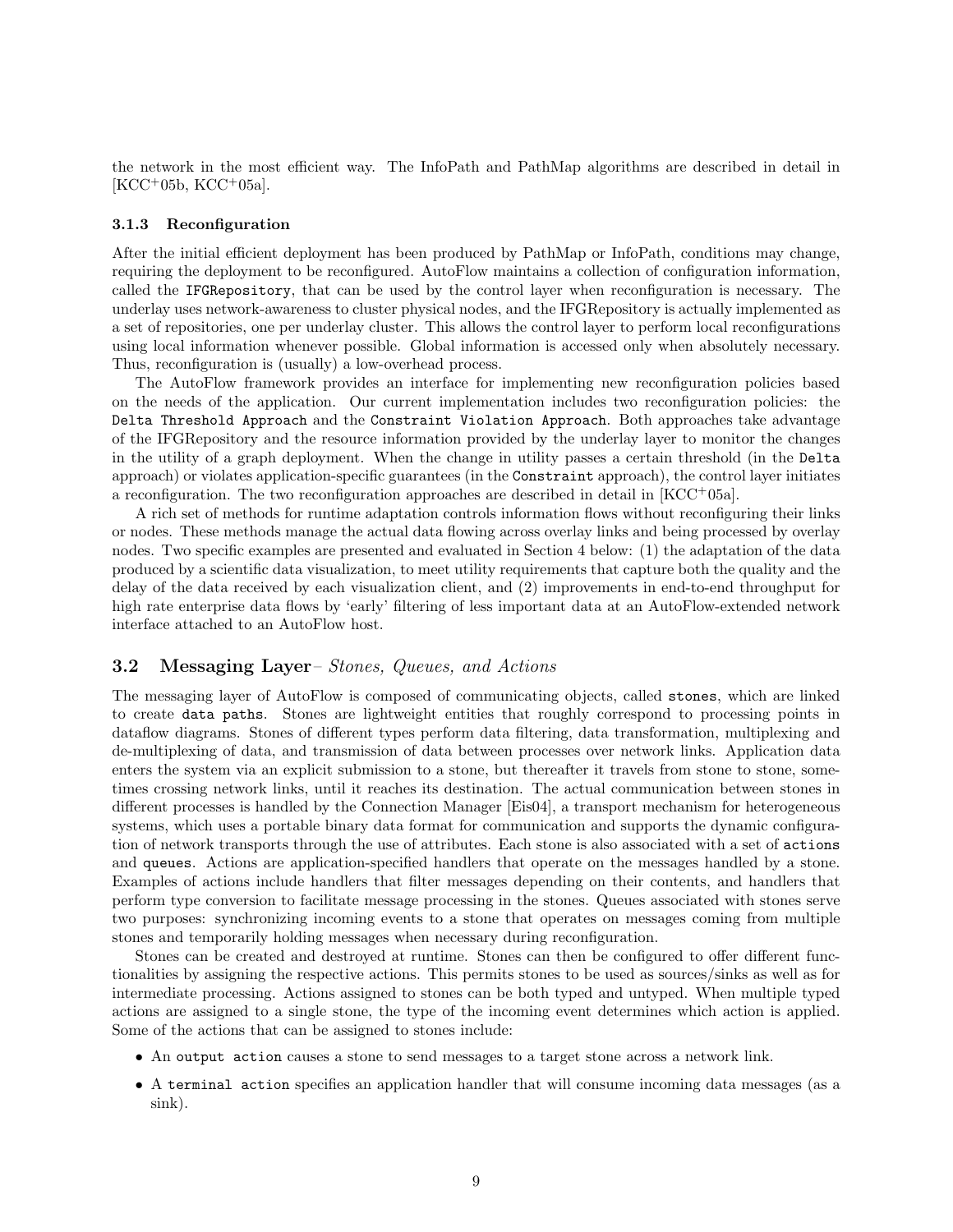

Figure 5: Hierarchical Network Partitioning.

- A filter action allows application-specified handlers that filter incoming data to determine whether it should be passed to subsequent stones.
- A split action allows the incoming messages to be sent to multiple output stones. This is useful when the contents of a single link must be sent along multiple data paths. The target stones of a split action can be dynamically changed by adding/removing stones from the split target list.
- A transform action converts data from one data type to another. These actions may be used to perform more complex calculations on a data flow, such as sub-sampling, averaging, or compression.

Filter and transform actions are particularly noteworthy, as they allow the application to dynamically set handler functions. Handler functions are specified in E-Code, a portable subset of the C language. Dynamic code generation [MRF97] is then used to install and execute the handlers. Not only does this process facilitate dynamic reconfiguration, but it also permits the handlers to be run on heterogeneous platforms. Alternative static implementations of filters and transformers and less portable dynamic methods using DLLs or similar mechanisms are also available, to accommodate complex stone processing.

The design of stones permits the dynamic assignment of actions and presents a generic framework for messaging. It also allows the dynamic configuration of message handling and transport, and hence offers a suitable base for network overlays.

#### 3.2.1 SOAP-based Overlay Control

The control layer must make calls into the messaging layer to manage stones. However, stones are a general middleware component, and may be useful in other infrastructures, an example being the overlay-based implementation of GridFTP described in  $[CEH<sup>+</sup>05]$ . For a convenient API that provides an abstraction of the messaging layer for both AutoFlow and other frameworks, we have developed a web service front-end using SOAP. We call this API SoapStone. The overlay network created with stones can thus be configured and managed through SOAP calls. The SOAP operations for overlay control have been merged with those used for configurations in the control layer, obviating the need for a separate SOAP server for the two layers.

The information flow graph obtained from the control layer, along with the details of the mapping between the vertices of the flow graph and the corresponding physical network nodes, are used to send the appropriate SOAP calls to the corresponding nodes to create and manage stones. Any reconfigurations necessitated by the higher layer during the course of execution can be enacted upon the affected stones through SOAP operations.

#### 3.3 Underlay Layer – Network Partitioning and Resource Monitoring

The Underlay Layer maintains a hierarchy of physical nodes in order to cluster nodes that are 'close' in the network sense, based on measures like end-to-end delay, bandwidth, or inter-node traversal cost (a combina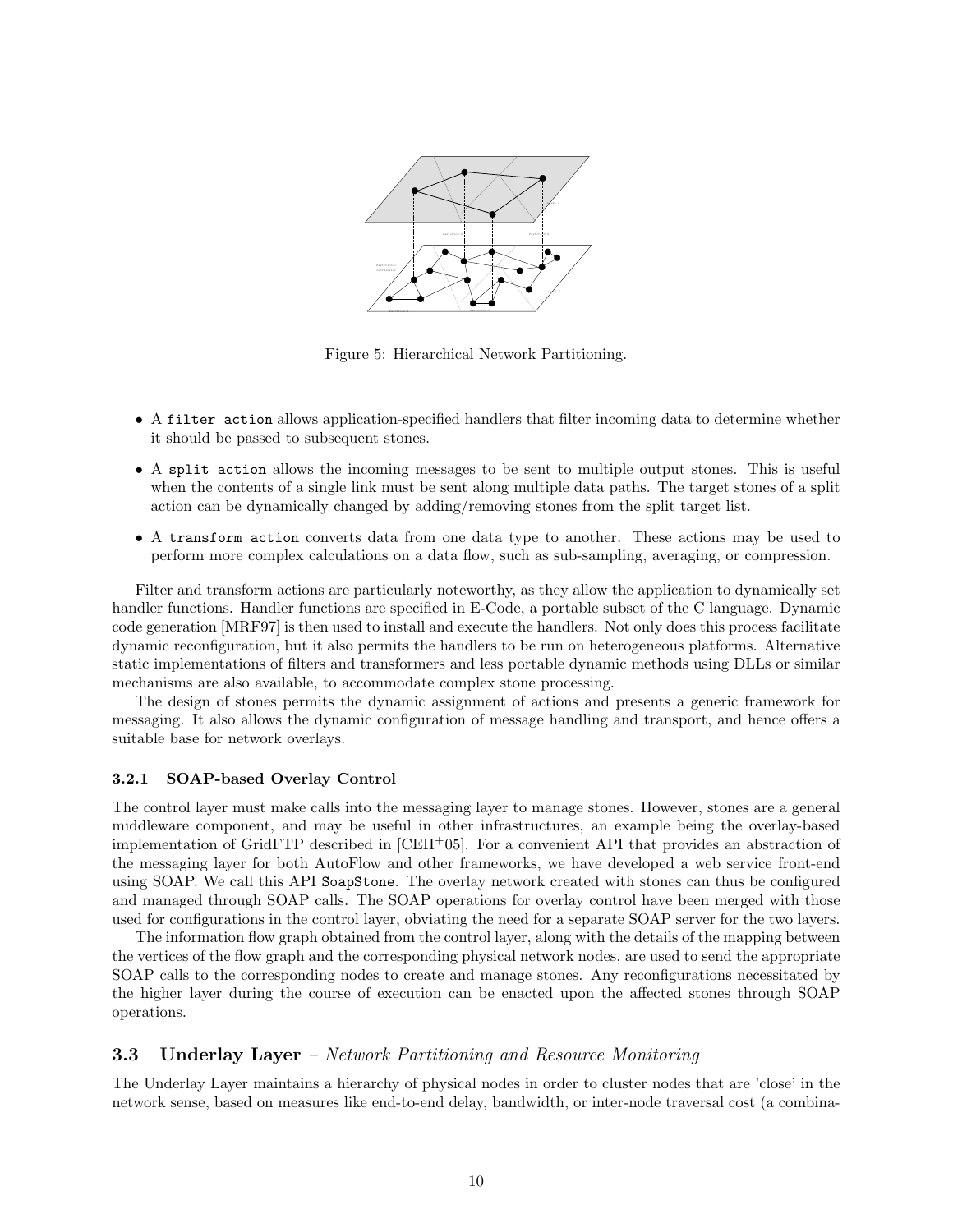tion of bandwidth and delay). An example is shown in Figure 5. The organization of nodes in a hierarchy simplifies maintenance of the partition structure, and it provides an abstraction of the underlying system, its administrative domains, and its resource characteristics to the upper layers. For example, when deploying a flow-graph, we can subdivide the data flow-graph to the individual clusters for further deployment.

We call the clusters partitions, although nodes in one partition can still communicate with those in other partitions. Each node in a partition knows about the costs of paths between every pair of nodes in the partition. A node is chosen from each partition to act as the coordinator for this partition in the next level of the hierarchy. Like the physical nodes in the first level of hierarchy, the coordinator nodes can also be clustered to add another level in the hierarchy. Also, just as in the initial level, all coordinators at a particular level know the average minimum cost path to the other coordinator nodes that fall into the same partition at that level. In order to scalably cluster nodes, we bound the amount of non-local information maintained by nodes by limiting the number of nodes that are allowed in each partition.

An important set of underlay responsibilities for autonomic computing is its support for online resource monitoring. To deal with node failures or the addition and deletion of new machines, the underlay layer has functions that handle node Join and Departure requests. The layer also implements a resource-monitoring module, using stone-level data structures that contain per-node network and machine performance data. In particular, each coordinator maintains an IFGRepository of configuration and resource information for its partition. Our current implementation leverages the subscription-based monitoring capabilities from our previous work on the Proactive Directory Service [BWS02], which supports pushing relevant resource events to interested clients. In addition, performance attributes are used to describe information about the underlying platforms captured by instrumented communication protocols, by active network bandwidth measurements, and by the system-level monitoring techniques described in [JPS<sup>+</sup>02]. At the control layer, the coordinator for a particular partition subscribes to resource information from various nodes and intervening links in its partition, aggregates it, and responds to changing resource conditions by dynamically reconfiguring the information-flow deployment.

Stones and actions directly support 'horizontal' agility, The monitoring support described in the previous paragraph provides system-level resource information to middleware layers. However, none of these abstractions permit the 'vertical' agility needed for critical applications. A key attribute of underlays, therefore, is that they can extend 'into' the underlying communication and computational platforms. One model for this extension is described in [KGSS05], where the C-Core runtime captures the resources available across both general purpose host processors and the specialized communication cores on a host/communication co-processor pair or more generally, on future heterogeneous multicore platforms. For platforms like these, the underlay extended with C-Core (1) permits the dynamic creation, deployment, and configuration of services onto those cores that are best suited for service execution (e.g., hosts vs. network processors), and (2) it also monitors and exports the necessary resource utilization and configuration state needed for making appropriate dynamic deployment decisions. In the current design, C-Core provides to the EVPath middleware constructs termed adaptation triggers. The application and middleware use these constructs to specify services suitable for mapping to the underlying network. The C-Core infrastructure is responsible for determining, at runtime, the best processing contexts for running such services. By explicitly specifying the application-level services that may be suitable for running 'in' the network, the SPLITS compilation support associated with C-Core can statically generate the appropriate representations of such services for network-level execution (i.e., use a different set of code generators) [Gav04].

Specific examples that demonstrate the utility of such 'vertical' agility are evaluated in Section 4. The first example is drawn from the Delta OIS application. It demonstrates the benefits of deploying filtering handlers 'closer' to the network, at the network processor level. The filters extract from the data stream only those Delta events containing information for flights out of the Atlanta airport. Those events are further translated into appropriate formats which can be exchanged with external caterers. Both the filtering handler and the data translation handler can be implemented for network-processor or host-resident execution. Experiments demonstrates that the network near execution of such filtering actions can result in close to 30% performance improvement compared to filter executions on host machines.

The second example further demonstrates the utility of dynamic vertical reconfiguration. Consider the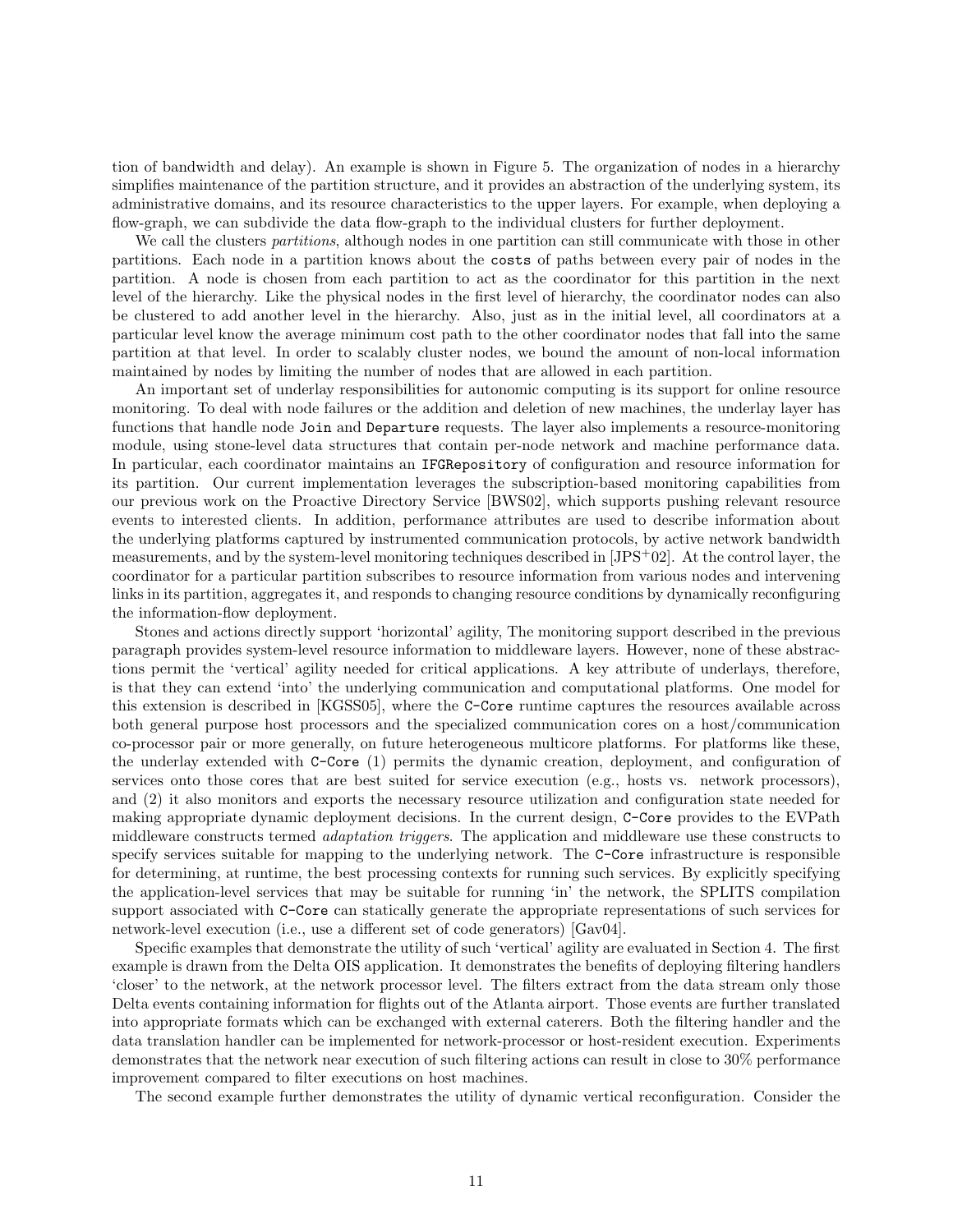| Message Size KB                             | 100 | 10            |  |
|---------------------------------------------|-----|---------------|--|
| Receiver Cost $\mu sec$   17.4   14.3   6.8 |     |               |  |
| Sender Cost $\mu sec$                       | 9.3 | $5.4 \pm 5.3$ |  |

Table 1: Stones: Send and Receive Overheads.

imaging server described in the SmartPointer application, which customizes the image data to match the end-users interests. Our earlier results [Gav04] have demonstrated that networking platforms such as the IXP network processors are capable of performing manipulations of OpenGL image data at gigabit rates. However, depending on current loads on the general purpose computational node (i.e., the host), and the concrete ratio of original image size vs. derived image size, the ability of the host or the communications processor to execute the image manipulation service vary significantly. As a result, it is necessary to monitor platform runtime conditions such as processing loads, and application parameters, such as image sizes or cropping coordinates. Based on such monitoring, one should then dynamically reconfigure the deployment of the imaging service from a version where all image manipulation is performed at the computational host, to another one where the original image is passed to the communications hardware when then performs all additional image cropping and transmission operations.

## 4 Experimental Evaluation

Experiments are designed to evaluate the autonomic concepts used in the AutoFlow middleware: agility, resource-aware operation, and utility-driven behavior. First, microbenchmarks examine some specific features of the AutoFlow middleware, including the performance of the messaging layer compared to the well-known MPICH high performance software and the performance of algorithms implemented with the AutoFlow control layer. We also evaluate the performance of our implementation of the pub-sub communication model. Second, we examine the use of utility functions in evaluating the need to reconfigure an overlay network in the face of changing network resource availability, a form of horizontal agility. Next, we examine several forms of resource-aware operation, including the ability to adjust an application's own bandwidth requirements in response to network resource changes, further adapting application transmission in the context of lower-level network information (such as reported round-trip times (RTTs). Lastly, the importance of vertical agility is demonstrated with measurements attained on a host/attached IXP platform, emulating future heterogeneous multi-core systems.

### 4.1 Messaging Layer: Stone Performance

The following microbenchmarks are measured using a 2.8 GHz Xeon quad processor with 2MB cache, running Linux 2.4.20 smp as a server. The client machine used is a 2.0 GHz Xeon quad processor, running Linux 2.6.10 smp. Both machines are connected via single-hop 100Mbps ethernet.

Send/Receive Costs: AutoFlow's most significant performance feature is its use of the native data format on the sender side, coupled with dynamically generated unmarshalling code at the receiver to reduce the send/receive cost. 'Send side cost' is the time between an application submitting data for transmission until the time at which the infrastructure invokes the underlying network 'send()' operation. 'Receive side cost' represents the time between the end of the 'receive()'operation and the point at which the application starts to process the event. Since these costs are in the range of 0.005ms to 0.017ms (see Table 1), the resulting overheads are quite small compared to the typical round trip delays experienced in local area networks (about 0.1-0.3ms with a Cisco Catalyst 6500 series switch) and negligible for typical wide area round trip delays (50ms-100ms).

Throughput Comparison against MPICH: We also compare the throughput achieved for different message sizes using stones to that of raw sockets and MPICH. Figure 6 shows that achieved throughput values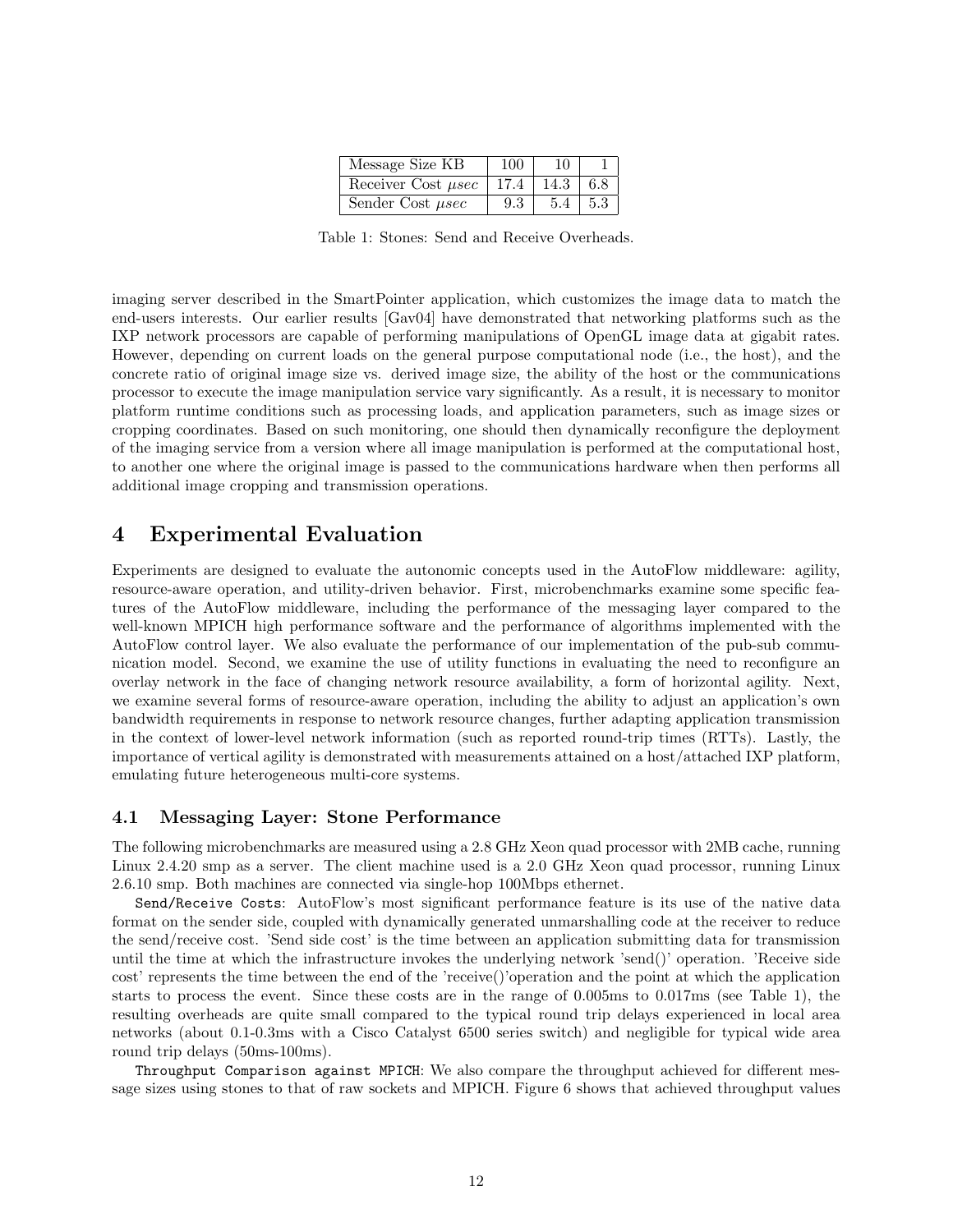

Figure 6: Throughput using Stones

| Operation     | Stone   | SoapStone |
|---------------|---------|-----------|
| Stone Create  | 0.89    | 1535.25   |
| Stone Delete  | 0.03    | 1211.56   |
| Source Create | 1663.94 | 3005.27   |
| Sink Create   | 8.31    | 1219.23   |

Table 2: Stones/SoapStone Microbenchmarks in microsec.

closely follow the raw socket throughput for packet sizes exceeding 2KB, and are almost equal to the values achieved using MPICH. This is very encouraging for AutoFlow applications that target the high performance domain.

Stones Instantiation Overheads: The deployment of a flow graph at the overlay layer consists of creating sources, sink or filter stones and associating suitable action routines to the stones. The experiments reported in Table 2 show the small delays required for local stone actions, including those via the SOAP interface (but not including the overheads of SOAP calls), making them suitable for supporting reconfigurations that require frequent stone creation and deletions. The comparatively high cost for source stone creation is an artifact of the use of PBIO. In this case, PBIO registers the source data format information with the third-party format server. This is a non-local operation, but it occurs only once per process per data format.

Multiple Filter Association Times: To facilitate operations to be performed on data flowing through stones, filter actions must be associated with corresponding stones (as mentioned in Section 3.2). Figure 7 shows the times involved in associating filter actions to a stone. All associations are performed on the same stone, but the destination stones are changed. The graph shows a linear trend, indicating that filter stones are suitable for large-scale as well as small-scale deployments.

#### 4.2 Utility-based Reconfiguration

The GT-ITM internetwork topology generator[ZaB96] is used to generate a sample Internet topology for evaluating the performance of the control layer, in terms of deployment optimality and reconfiguration benefit. We use the transit-stub topology with 128 nodes for the ns-2 simulation, including 1 transit domain and 4 stub domains. Links inside a stub domain are 100Mbps. Links connecting stub and transit domains, and links inside a transit domain are 622Mbps, resembling OC-12 lines. The traffic is composed of 900 CBR connections between sub domain nodes generated by cmu-scen-gen [Pro]. The simulation is carried out for 1800 seconds and snapshots capturing end-to-end delay between directly connected nodes were taken every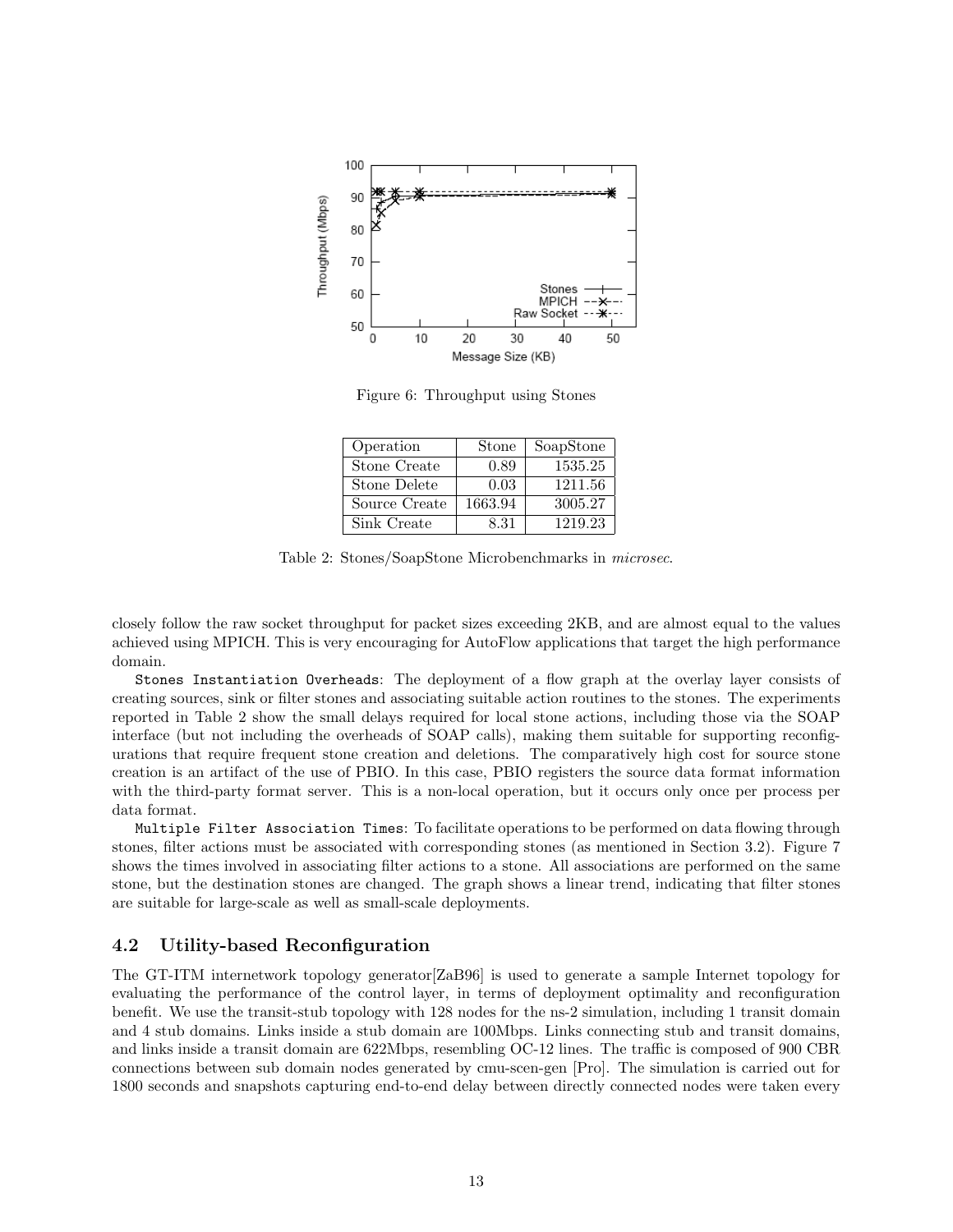

Figure 7: Time to Associate Filter Actions



(a) Utility Variation with Delta-Threshold Approach (b) Utility Variation with Constraint-Violation Approach

Figure 8: Utility Variation with different algorithms.

5 seconds. These are then used as inputs to the underlay layer's resource monitoring infrastructure.

Concerning the use of utility for controlling the configuration of distributed overlay networks, it is interesting to compare the performance of two self-optimization approaches: the delta threshold approach, and the constraint violation approach. The change in utility (where edge utility is determined using the formulation  $k \star (c - delay)^2 \star bandwidth_{available} \star bandwidth_{required})$  of a 10-node data flow graph using the delta-threshold approach in the presence of network perturbations is shown in Figure 8a. The rationale behind the delta-threshold approach is that a reconfiguration is beneficial only when the benefits accrued over time due to reconfiguration surpass the cost of reconfiguration. Hence, pursuing the optimal deployment for smaller gains in utility may not be the best approach. The delta-threshold approach aims to minimize the number of potentially lossy reconfigurations. We note that even for a sufficiently large value of threshold, the achieved utility closely follows the maximum achievable utility, but this is achieved with far fewer reconfigurations (1 with a threshold of 10000 as compared to 11 with a 0 threshold). Thus, an appropriate threshold value can be used to trade-off utility for a lower number of reconfigurations.

Figure 8b shows the variation of utility when the constraint-violation approach is used for self-optimization. In this experiment, we place an upper bound on the total end-to-end delay for the deployed data-flow graph, and trigger a reconfiguration when this bound is violated. The experiment is driven by real world require-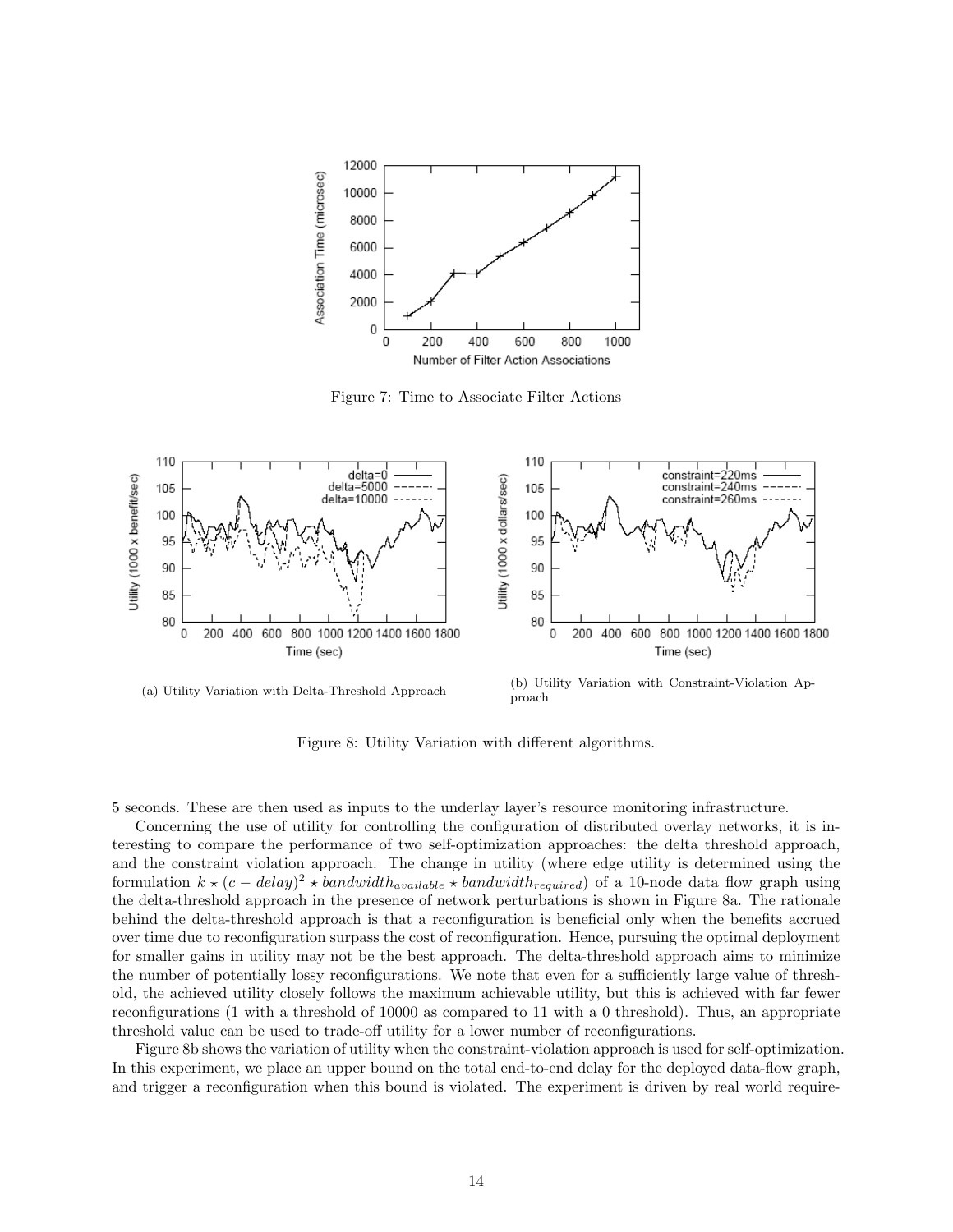

Figure 9: Adaptive Downsampling (ORNL link)

ments for delaying reconfiguration until a constraint is violated, because in some scenarios it might be more important to maintain the configuration and satisfy minimal constraints rather than optimize for maximum utility. We note some resemblance in behavior between the delta-threshold approach and the constraint violation approach. This is because utility is a function of end-to-end delay for the deployed flow graph. However, managing the system by monitoring constraint violations is far easier than optimizing a general utility function. Self-optimization driven by change in utility value is more difficult than the one driven by constraint violation, because calculating maximum achievable utility requires knowledge of several system parameters and the deployment ordering amongst various graphs for achieving maximum utility.

#### 4.3 Adaptive Downsampling in Congested Networks

In real-time collaboration, one cannot unduly reduce the rates at which data is provided to end users, since that may violate timeliness guarantee or may cause different end users to get 'out of sync' with respect to the data they are jointly viewing. A solution is to deploy application-level data filters to downsample the actual data being sent prior to submitting it to the network transport. These filters can regulate the traffic imposed on the underlying network by 'pacing' application-level messages to effectively reduce congestion and maintain better message delivery rates. In contrast to multimedia systems that use statically defined filters specialized for that domain  $[FGC+97]$ , the AutoFlow middleware's API permits clients to dynamically define and then deploy exactly the filters they wish, when and if they need them (also see [EBS00] for more detail). Furthermore, using performance attributes, filters can be controlled to deliver the best quality data permitted by current network conditions.

The experimental results in Figure 9 demonstrate the necessity and effectiveness of middleware-level adaptation through dynamic data downsampling. Here, large cross traffic (250Mbps) is injected as a controlled perturbation into the link from the machine named isleroyale at Georgia Tech to the machine named cruise at ORNL. The network bottleneck is at Georgia Tech's edge router. Permitting the client to characterize the subset of data most important to it, the client installs a data filter at the server side when congestion occurs,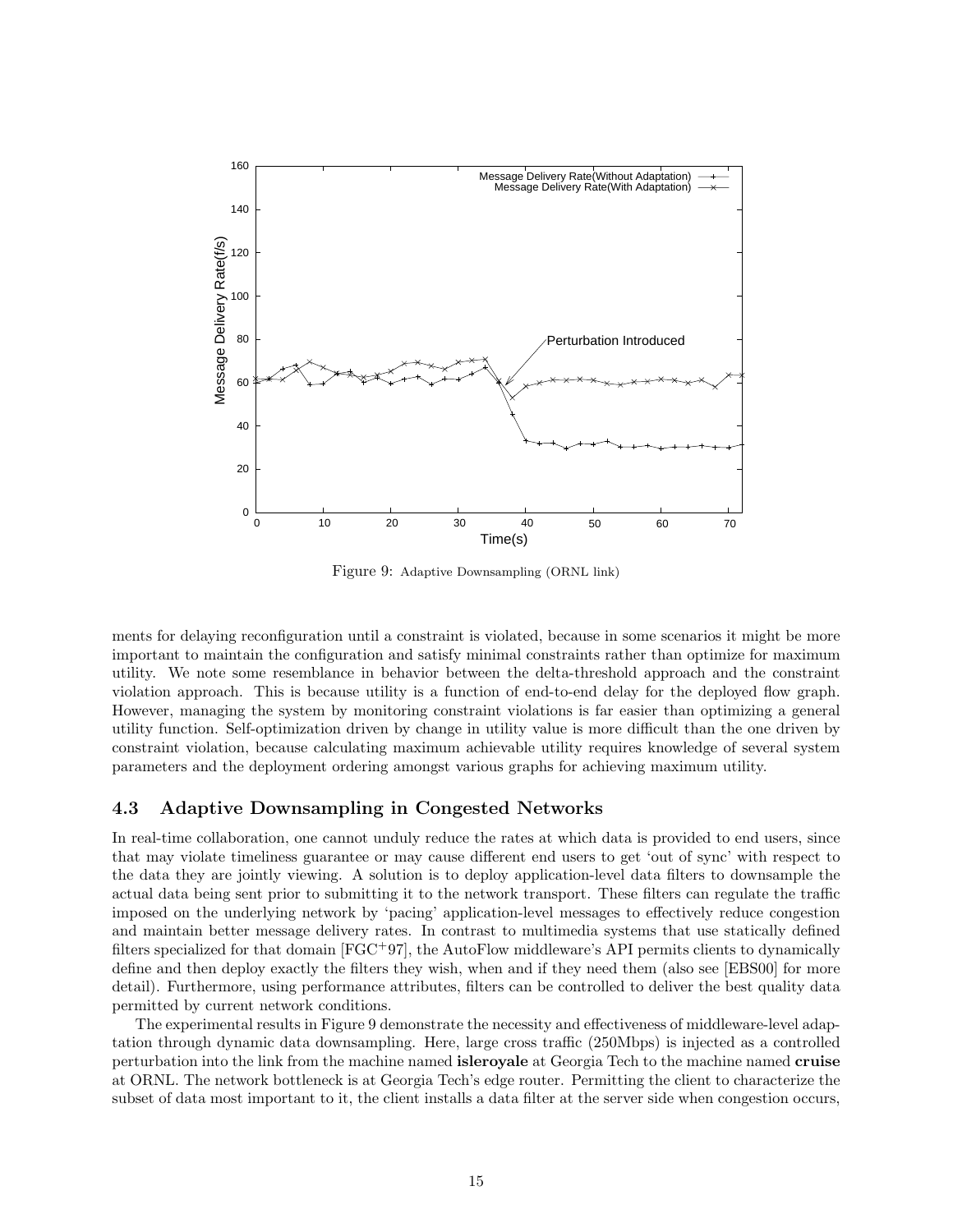and henceforth receives only 'essential' (i.e., as defined by the deployed filter) data at satisfactory speeds. The specific data downsampler used in these experiments removes data relating to visual objects that are not in the user's immediate field of view. That is, the client transfers the current position and viewpoint of the user to the filter (i.e., using attributes), at the server side these values are used to determine what data set the user is currently watching, and that information is then used to transfer appropriately downsampled data to the client. The result is a consequent reduction in the network bandwidth used for data transmission, thereby speeding up data transmission.

This experiment demonstrates the utility of network-initiated data downsampling for maintaining high data rates for limited network bandwidths. By giving end users the ability to define their own filters for implementing data downsampling, similar methods can be applied to other applications, as shown by past work on real-time applications [RS99, SLA02], and with services that implement general rather than application-specific compression methods [WS04].

#### 4.4 Adaptive Downsampling with Knowledge of Congestion Window Size

An interesting aspect of filter/protocol interaction present in the previous experiment is that service-level downsampling actions in response to bandwidth reductions always 'lag behind' introduced cross traffic (i.e., when cross traffic is first introduced and when cross traffic is released). The cause is the delay experienced by the bandwidth measurement method used in those experiments [MJ04]. To cope with issues like these, the AutoFlow architecture is designed to support multiple methods of bandwidth measurement and/or to combine the use of such methods with monitoring information extracted directly from the communication protocols being used (i.e., using performance attributes).

The next experiments demonstrate the importance of supporting multiple means for autonomic systems to assess underlying network behavior, by performing middleware-level downsampling using information about the current congestion window size and RTT exported by the IQ-RUDP protocol. Congestion window size is exported via the CM CWND performance attribute, and RTT is exported via the CM RTT attribute. Traffic behavior is adapted as follows: when the congestion window size reaches half of its previous value, that fact is interpreted as congestion, resulting in data being sent at half of its previous speed (i.e.,  $bw =$  $cwnd * MSS/RTT$ , where bw is the TCP bandwidth,  $cwnd$  is the congestion window size, and MSS is the maximum segment size). The result is significantly improved reaction time compared to using more rigorous bandwidth measurement methods, as shown in Figures 10 and 11. In this experiment, 25Mbps cross traffic is injected as a controlled perturbation. During the time when cross traffic is injected/released, the maximum normalized deviation of frame rate and targeted frame rate (Max{|frame rate - targeted frame rate|/targeted frame rate}) is 19.4 percent with pure bandwidth-based adaptive downsampling (see Figure 10). In comparison, it is improved to 6.03 percent when adaptive downsampling is performed with knowledge of congestion window size (see Figure 11).

### 4.5 Coordinated Adaptation in Slow Start

A well-known issue with the TCP-based transmission of large data volumes is the potential loss of available network bandwidth due to TCP slow start [KHR02]. The next experiment demonstrates how coordinating the actions of middleware-level filters with those of the network protocol can reduce slow start effects. We again export congestion window size from the transport layer.

Consider the incidence of slow start behavior, where congestion window size continues to increase until some timeout value is reached (as in TCP Tahoe) or until three duplicate ACKs are received (as in TCP Reno). It is well-known that this can result in overly large congestion windows and therefore, reduced network throughput. Consider the Netlab-based experiment shown in Figure 12. In this experiment, performance attributes are used to export IQ-RUDP's congestion window size and loss rate. The filter being used interprets a continuing increase in window size coupled with a zero packet loss rate as an indication of slow start. During such a phase, the service and DAL first measure effective network bandwidth. If bandwidth measurements become stable, then the interpretation is that the measured bandwidth is eventually attained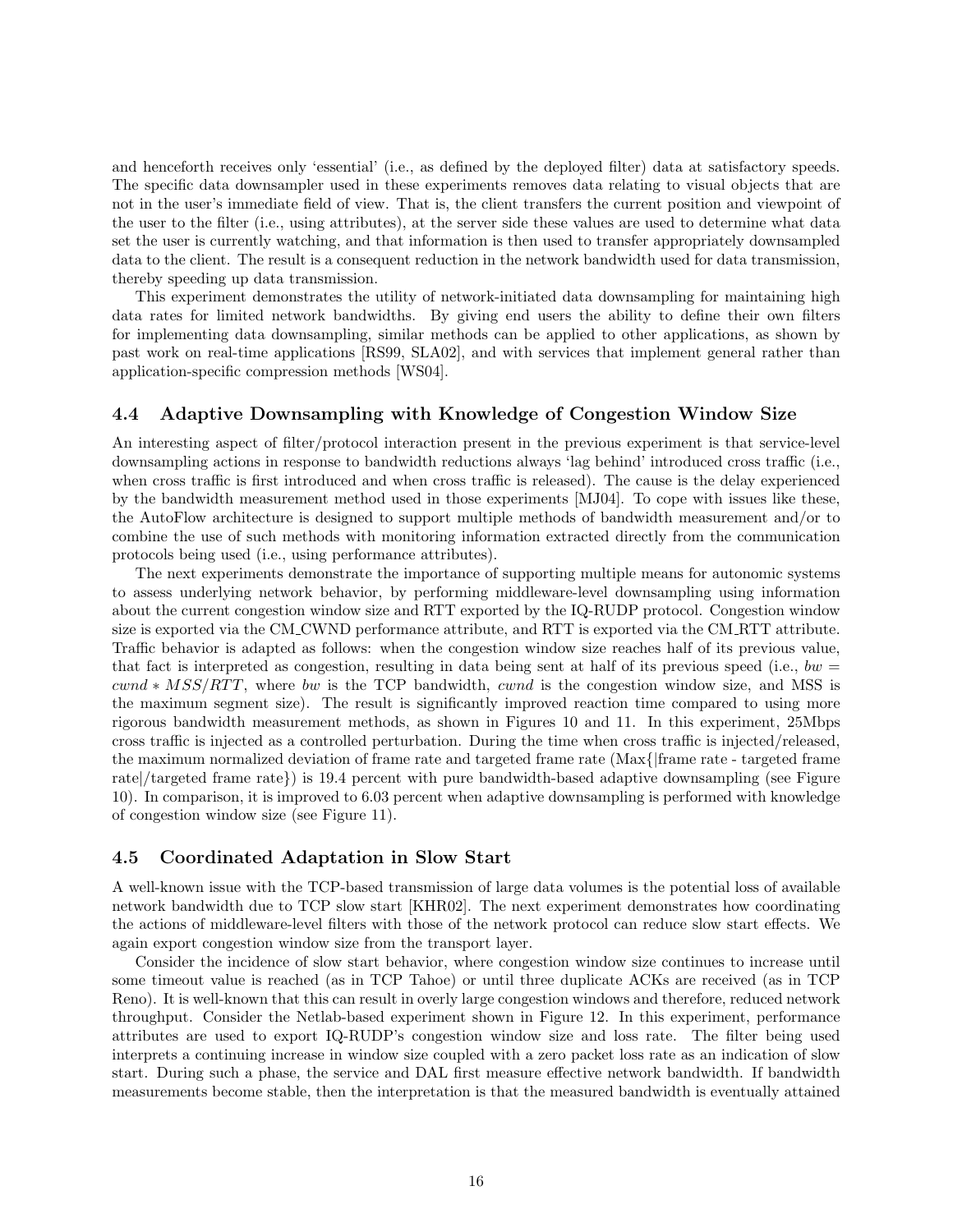

Figure 10: Downsampling Adaptation



Figure 11: Downsampling Adaptation with knowledge of the congestion window size



Figure 12: Un-coordinated Slow Start



Figure 13: Coordinated Slow Start

by TCP[RMD04], which means that the middleware can safely set the protocol's congestion window to a value corresponding to this bandwidth, thereby effectively stopping its slow start phase. In the AutoFlow architecture, this task is performed with the CM CWND MAX attribute. The protocol also interprets this window size value as a threshold, which means that it will not increase its congestion window beyond threshold size even if loss rates remain small (i.e., are less than 0.005). To leverage any additional bandwidth available from the network, therefore, middleware continues to measure available bandwidth, using probing packets. If bandwidth increases are detected, then a new window size (and threshold) is provided to the protocol. At the same time, the protocol independently deals with decreases in bandwidth it observes, thereby retaining its property of TCP friendliness.

The utility of middleware-level bandwidth management as described above is demonstrated in the experiments shown in Figures 12 and 13. Here, the average loss rate between times 10s and 50s is 0.0 percent with coordinated slow start (see Figure 13), as compared 0.4 percent with normal slow start (see Figure 12). The average throughput during this period is improved from 47.3Mbps to 48.6Mbps. Normalized standard deviation of throughput is decreased from 0.0095 to 0.0063.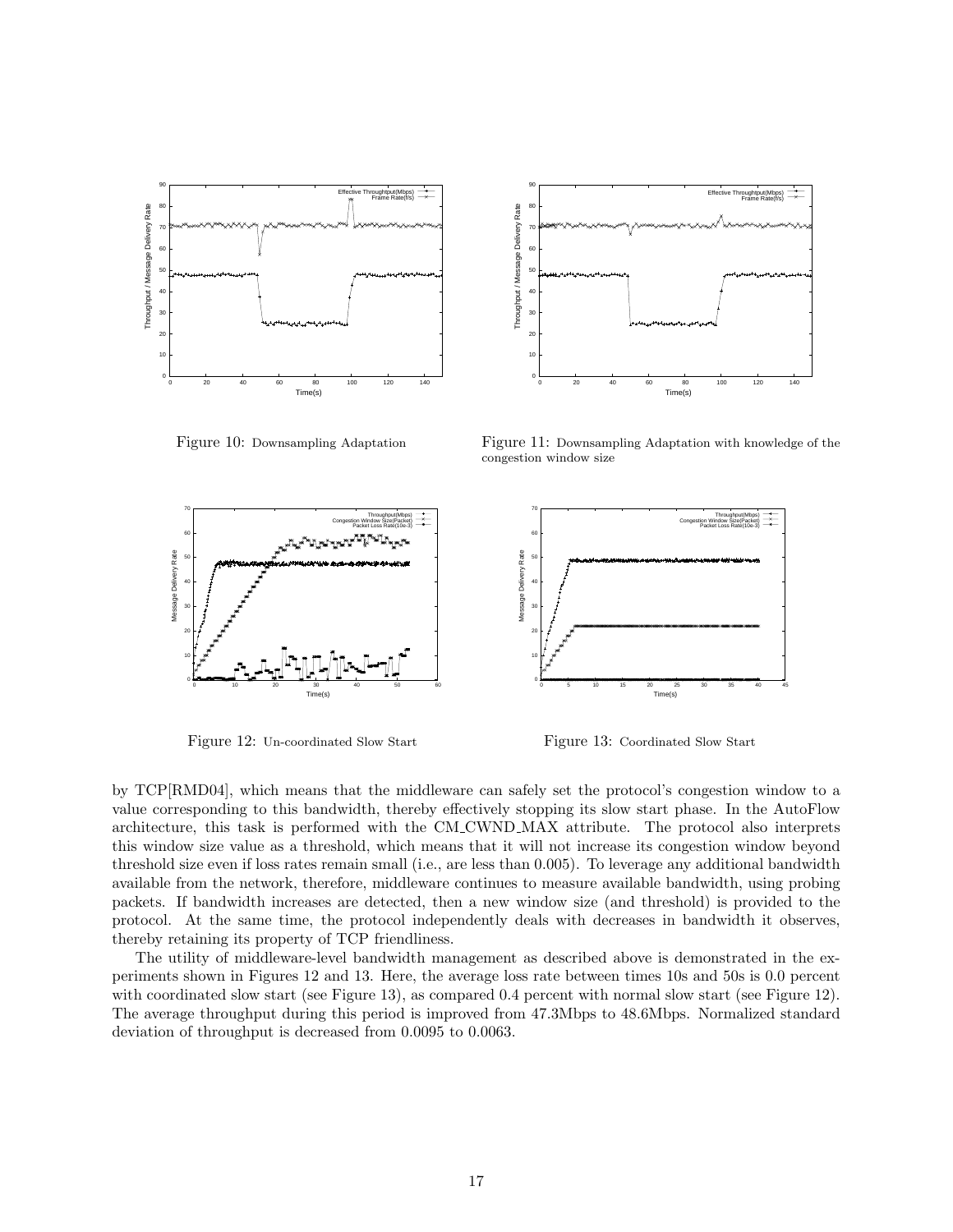

Figure 14: Data Translation/Extraction Performance on network coprocessor (IXP) or host.

### 4.6 Vertical Agility

This set of experiments illustrates the importance of enabling vertical system agility, that is, the ability of AutoFlow applications to adapt at runtime not only the nodes on which certain actions run, but also 'where' on such nodes action execution is carried out. Experiments are conducted using a cluster of eight Dell 530s with dual 1.7GHz Xeon processors running Linux 2.4.18, outfitted with Radisys ENP2611 IXP2400-based programmable communication co-processors (i.e., network processors, NPs), and interconnected via 1Gbps and 100Mbps links. We have evaluated the viability of executing various application-level services on the IXP NP as compared to host nodes only (i.e., going directly to the host's ethernet link, without an IXP in the path), as well as the performance levels that can be achieved. These evaluations are carried out by implementing different services with handlers that execute jointly on hosts and on their attached IXP2400s.

The results in Figure 14 illustrate the importance of offloading certain data translation services from application components executed on standard host onto attached programmable network interconnect cards. The data streams used in this experiment are generated with sequences of demo-replays of representative business data (i.e., data collected for the airline OIS). The application components executed on the cluster nodes use our version of the RUDP protocol on top of raw sockets [HS02]. The same protocol is used on the IXP microengines. We use the IXP2400 NP attached to the host via its PCI interface to emulate such programmable communication cores. The results represent the performance levels attainable for hostvs. IXP-based execution of rule chains that translate data into the appropriate format (bars marked 'all flights'), or translate the data and extract certain information currently needed by the application (bars marked 'select flights'). Results demonstrate that the in-network execution of these services results in improved performance, primarily due to CPU offloading and because load is removed from the host's I/O and memory subsystems. In addition, some unnecessary data copying and protocol stack traversals are avoided. Additional results on the utility of execution of application-level services on communications platforms such as the IXP network processor and vertical runtime adaptations appear in [GSK04, GS05].

While it may be intuitive that executing filtering functionality 'as early as possible', at the network interface, can result in improved service quality, the 'vertical' reconfiguration of other services is more sensitive to current workload or platform resources. The results in Figure 15 compares the host's vs. the IXP's ability to crop 1MB OpenGL-produced images against application-provided bounding boxes.

The first conclusion from these experiments is that even non communications-related service components can be considered for vertical deployment 'into' the platform, with this example showing performance gains reaching up to 40%. This gap increases with the amount of additional load on the host's processing contexts. Hence, performance improvements can be observed if services are redeployed on the platform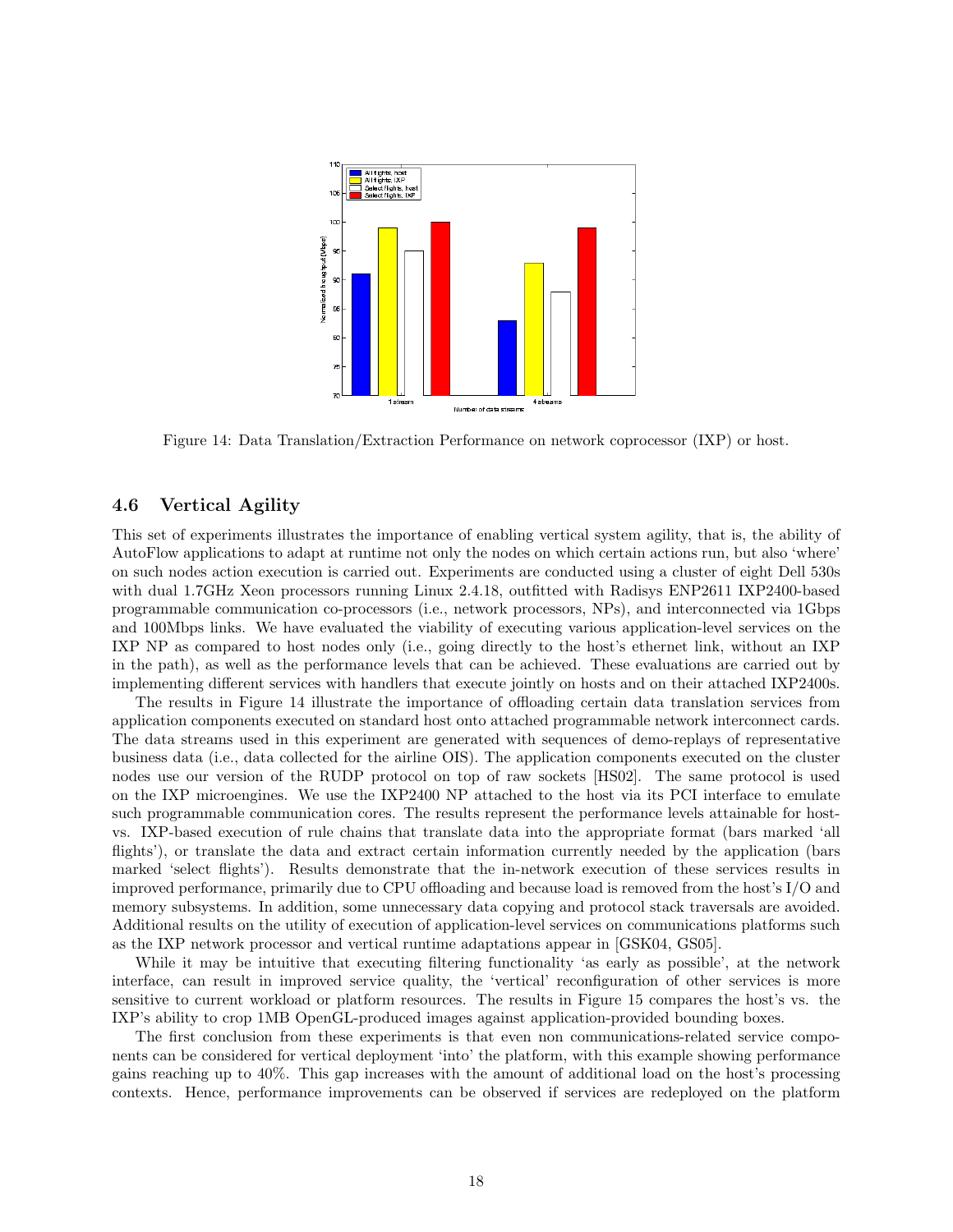

Figure 15: Host vs. IXP performance in cropping incoming images.

overlay, particularly since our related work already demonstrates that such reconfigurations have negligible overheads [GKSS05].

Our second conclusion is that middleware must consider carefully certain application-specific service parameters when determining the deployment context for such data cropping. Specifically, when cropping is implemented on the host, the CPU crops the image and sends a (possibly much) smaller image to the network device (via the PCI interface), thereby reducing image transfer time. In the IXP implementation, the host transfers the entire image to the NIC, which limits the IXP's cropping performance to essentially the throughput of the PCI interface between host and IXP. Hence, as the cropping window size decreases, the performance of the host implementation starts increasing, whereas the performance of the IXP implementation is dictated by the data rates delivered from the PCI interface and does not change significantly. We note, however, that as with graphics processors associated with host CPUs [IBM05], future heterogeneous multi-core platforms are not likely to experience PCI-based performance limitations.

## 5 Related Work

Publish-Subscribe Infrastructures & Application-Level Multicast. Pub-sub middleware like IBM's Gryphon [SBC<sup>+</sup>98], ECho[EBS00], ARMADA[ABD<sup>+</sup>99] and Hermes [PB02] are examples of application-level messaging middleware. These systems automatically route information to subscribers via scalable messaging infrastructures, thereby simplifying the development of distributed messaging applications. While many pub-sub middlewares make use of IP multicast  $[OAA^+00]$ , AutoFlow (like Gryphon $[SBC^+98]$ ) uses application-level overlays for efficient information dissemination. Other systems that implement application-level message multicast include SCRIBE[CRKD02] and SplitStream [CDK<sup>+</sup>03], both focused on peer-to-peer systems. AutoFlow does not currently deal with common peer-to-peer issues, like dynamic peer discovery or frequent peer disconnection, but the basic multicast functionality offered by these systems is easily realized with our abstractions. Other distinguishing features of AutoFlow are its support for dynamic deployment and run-time optimization techniques to adapt information flows to changes in user requirements or resource availabilities.

Distributed Data-Stream Processing. Projects like TinyDB[MFHH05], STREAM [BW01], Aurora $[CCC^+02]$ and Infopipes [KBH+01] have been working to formalize and implement database-style data stream processing for information flow applications. Some existing work deals with resource-aware distributed deployment and optimization of SQL-like execution trees[AC04, SHCF03, KCC<sup>+</sup>05b]. AutoFlow goes beyond database-style streams in order to provide a general abstraction for expressing complex information flows, including pub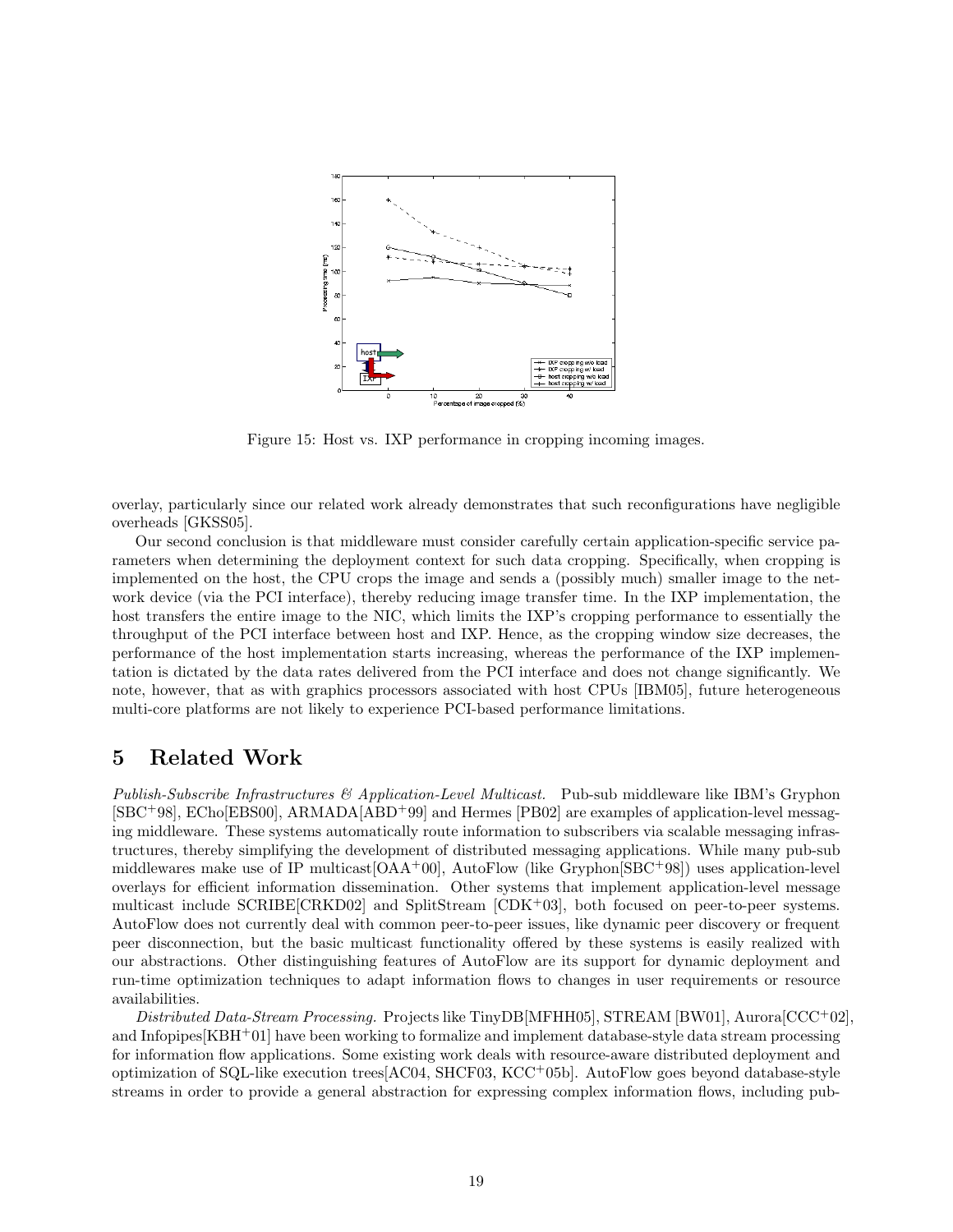sub, scientific data flows, and others in addition to SQL-like queries. In addition, AutoFlow facilitates the use of application-specific operators that implement desired runtime quality/performance tradeoffs. AutoFlow also provides self-regulating information flow overlays to deal with run-time resource variations, a capability not present in many existing systems.

Scientific Collaboration. High-speed networks and grid software have created new opportunities for scientific collaboration, as evidenced by past work on client-initiated service specialization[WCHS02], remote visualization  $[MCO0]$ , the use of immersive systems across the network $[FGN+97]$ , and by programs like the Terascale Supernova Initiative[DT]. In all such applications, scientists and engineers working in geographically different locations collaborate, sometimes in real-time, by sharing the results of their largescale simulations, jointly inspecting the data being generated and visualized, running additional analyses, and sometimes even directly running simulations through computational steering  $|ILM+00|$  or by control of remote instruments[PTC98]. Such large-scale collaborations require infrastructures that can support the efficient 'in-flight' capture, aggregation, and filtering of high-volume data streams. Resource-awareness is required to enable suitable run-time quality/performance tradeoffs. AutoFlow addresses these needs with built-in support for the resource-aware deployment of customized information-flow graphs and by supporting dynamic reconfiguration policies that maintain high performance levels for deployed flow graphs.

Self-Configuring Services, Architectures, and Infrastructures. Researchers in the pervasive computing domain believe that with the computing power available everywhere, mobile and stationary devices will dynamically connect and coordinate to seamlessly help people in accomplishing their tasks[GABW00]. Tools like one.world[GDL<sup>+</sup>02] provide an architecture for simplifying application development in such environments. While AutoFlow's information flow abstraction is sufficiently rich to deploy flows that accomplish user tasks in mobile environments, the focus of its implementation on high-end systems makes it complementary to much of the work being done in the pervasive computing domain. In contrast, it is straightforward for AutoFlow to manage evolving data-sources, as done in systems like Astrolabe[BvRKV03], which has the capability to self-configure, monitor and adapt a distributed hierarchy to manage evolving data-sources. An interesting generalization of AutoFlow would be to introduce more complex concepts for automatic service synthesis or composition, an example of the latter being the "service recipes" in projects like Darwin[HS04]. Finally, infrastructures like AutoFlow will strongly benefit from efforts like the XenoServer project[KS03], which proposes to embed servers in large-scale networks that will assist in deployment of global-scale services at a nominal cost. Accord[LP05] is a framework for autonomic applications that focusses on object-based autonomic elements that are managed via sets of interaction rules. A composition manager assists in automatically composing sets of objects when then manage themselves via rule interactions. Accord's more declarative approach to composition fills the same role as the InfoPath's hierarchical configuration/reconfiguration algorithms (Section 4.2). Its rule-based behaviors are a more formal representation of the filter-based AutoFlow behavior. Autonomia[DHX<sup>+</sup>03] is Java-based effort to create a general framework consisting of self-managed objects, including XML-based control and management policy specifications, a knowledge repository and an Autonomic Middleware Service that handles the autonomic run-time behaviour.

Utility Driven Self-Regulation. Adaptation in response to change in environment or requirements has been a well-studied topic. The challenge of building distributed adaptive services with service-specific knowledge and composition functionalities is dealt with in [HS04]. Self-Adaptation in grid applications using the software-architectural model of the system is discussed in  $[CGS^+02]$ . A radically different approach, similar to AutoFlow, for self-adaptive network services is taken by [JJVL05] where the researchers propose a bottomup approach, by embedding an adaptable architecture at the core of each network node. In contrast, AutoFlow's self-regulation is based on resource information and user preferences, the latter expressed with flow-specific utility-functions.This utility-driven self-management is inspired by earlier work in the realtime and multimedia domains[KCS98], and the specific notions of utility used in this paper mirror the work presented in [WTKD04] which uses utility functions for autonomic data-centers. Autonomic self-optimization according to business objectives is also studied in  $[AGL^+04]$ , but we differ in that we focus on the distributed and heterogeneous nature of distributed system resources.

Vertical Agility in Exploiting Network Coprocessors

The utility of executing compositions of various protocol- vs. application-level actions in different pro-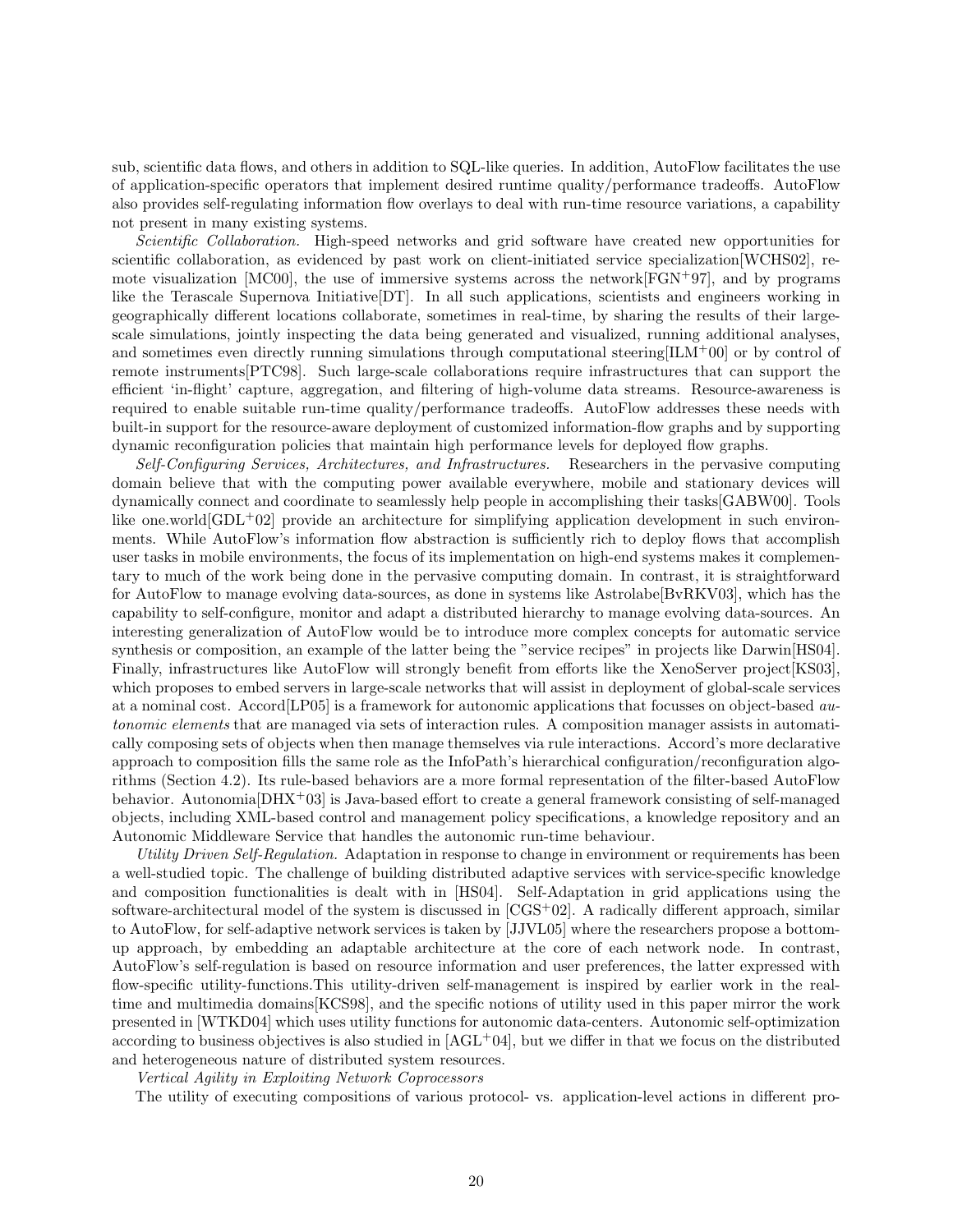cessing context is already widely acknowledged. Examples include splitting the TCP/IP protocol stack across general purpose processors and dedicated network devices, such as network processors, FPGAbased line cards, or dedicated processors in SMP systems [BLW02, RMM<sup>+</sup>03], or splitting the application stack, as with content-based load balancing for an http server  $[AAP<sup>+</sup>05]$  or for efficient implementation of media services [RAW03]. Similarly, in modern interconnection technologies, network interfaces represent separate processing context with capabilities for protocol off-load, direct data placement, and OS-bypass [ZBF05, SWP02]. In addition to focusing on multi-core platforms, our work differs from these efforts by enabling and evaluating the joint execution of networking and application-level operations on communications hardware, thereby delivering additional benefits to distributed applications.

### 6 Conclusions and Future Work

The AutoFlow project leverages a multi-year effort in our group to develop middleware for high-end enterprise and scientific applications and multiple software artifacts developed in prior work, including  $Dproc[JPS^+02]$ . PBIO[EBS00], ECho[EBS01], SplitStream[Gav04], IQ-RUDP[HS02], IFlow[KCC<sup>+</sup>05b] and SmartPointer[WCHS02]. This paper has examined the autonomic abilities and and application benefits resulting from the combined techniques represented by the AutoFlow middleware, demonstrating that it has sufficient base efficiency to be used in high-performance environments and that applications can use it to demonstrate both horizontal and vertical agility to improve or maintain performance in the context of changing resource availability. We demonstrated the benefits of resource-aware adaptation of application behavior including the ability to adjust an application's own bandwidth requirements in response to network resource changes, further adapting application transmission in the context of lower-level network information.

In ongoing work, we are further enriching the AutoFlow middleware to include support for lossless reconfiguration, fault tolerance at the underlay layer, improving the the performance of SoapStones, developing extended heuristics for mapping and remapping of overlay networks to available computation and communication resources, managing the evolution of distributed systems over time, and further exploiting both network coprocessors and potentially in-network processing resources.

# References

- [AAP<sup>+</sup>05] George Apostolopoulos, David Aubespin, Vinod Peris, Prashant Pradhan, and Debanjan Saha. Design, Implementation and Performance of a Content-Based Switch. In Proc. of INFOCOM 2000, 2005.
- [ABD<sup>+</sup>99] T. Abdelzaher, M. Bjorklund, S. Dawson, W.-C. Feng, F. Jahanian, S. Johnson, P. Marron, A. Mehra, and T. Mitton et al. ARMADA Middleware and Communication Services. Real-Time Systems Journal, 16:127–153, 1999.
- [AC04] Y. Ahmad and U. Cetintemel. Network-aware query processing for distributed stream-based applications. In Proceedings of Very Large Databases Conference, 2004.
- [AGL<sup>+</sup>04] S. Aiber, D. Gilat, A Landau, N Razinkov, A. Sela, and S. Wasserkrug. Autonomic selfoptimization according to business objectives. In Proceedings of the International Conference on Autonomic Computing, ICAC-2004, 2004.
- [BESW00] Fabian Bustamante, Greg Eisenhauer, Karsten Schwan, and Patrick Widener. Efficient Wire Formats for High Performance Computing. In Proc. of Supercomputing 2000, Dallas, TX, November 2000.
- [BLW02] Florian Braun, John Lockwood, and Marcel Waldvogel. Protocol wrappers for layered network packet processing in reconfigurable networks. IEEE Micro, January/February 2002.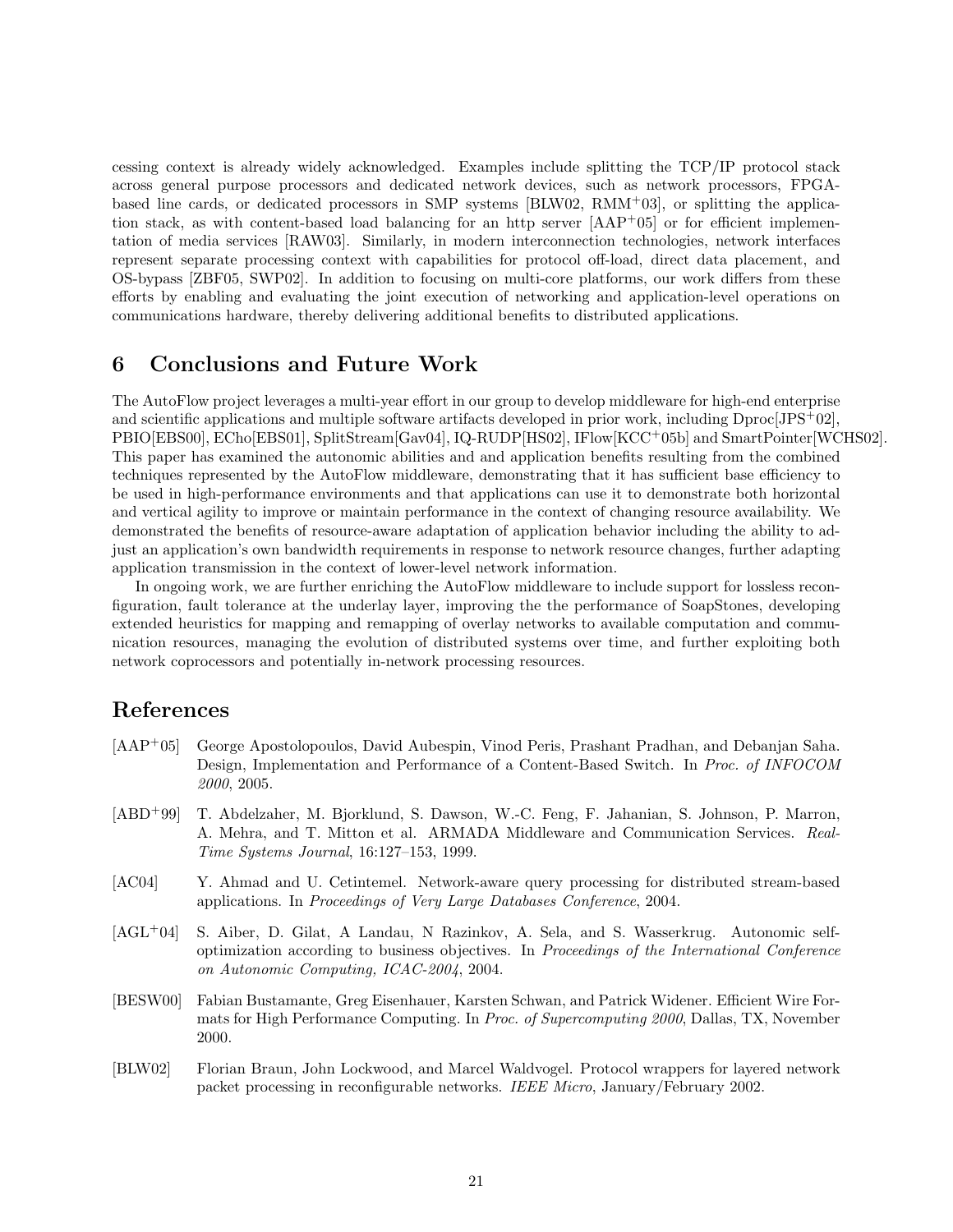- [BvRKV03] Kenneth P. Birman, Robbert van Renesse, James Kaufman, and Werner Vogels. Navigating in the storm: Using astrolabe for distributed self-configuration, monitoring and adaptation. In Proceedings of the Workshop on Active Middleware Services, 2003.
- [BW01] S. Babu and J. Widom. Continuous queries over data streams. SIGMOD Record, 30(3):109–120, 2001.
- [BWS02] Fabian E. Bustamante, Patrick Widener, and Karsten Schwan. Scalable directory services using proactivity. In Proceedings of Supercomputing 2002, Baltimore, Maryland, 2002.
- [CCC<sup>+</sup>02] Don Carney, Ugur Cetintemel, Mitch Cherniack, Christian Convey, Sangdon Lee, Greg Seidman, Michael Stonebraker, Nesime Tatbul, and Stan Zdonik. Monitoring streams - a new class of data management applications. In Proceedings of the Conference on Very Large Databases, 2002.
- [CDK<sup>+</sup>03] Miguel Castro, Peter Druschel, Ann-Marie Kermarrec, Animesh Nandi, Antony Rowstron, and Atul Singh. SplitStream: High-Bandwidth Multicast in Cooperative Environments. In Proc. of 18th Symposium of Operating Systems Principles (SOSP-18), Bolton Landing, NY, 2003.
- [CEH<sup>+</sup>05] Zhongtang Cai, Greg Eisenhauer, Qi He, Vibhore Kumar, Karsten Schwan, and Matthew Wolf. Iq-services: Network-aware middleware for interactive large-data applications. Concurrency  $\mathcal{B}$ Computation. Practice and Exprience Journal, 2005.
- [CGS<sup>+</sup>02] Shang-Wen Cheng, David Garlan, Bradley Schmerl, Joao Sousa, Bridget Spitznagel, and Peter Steenkiste. Software architecture-based adaptation for grid computing. In *Proceedings of High* Performance Distributed Computing (HPDC-11), July 2002.
- [CRKD02] Miguel Castro, Antony Rowstron, Anne-Marie Kermarrec, and Peter Druschel. SCRIBE: A large-scale and decentralised application-level multicast infrastructure. IEEE Journal on Selected Areas in Communication, 20(8), 2002.
- [Del] Delta Technologies Delta Airlines. Delta technologies messaging interface (dtmi). private communication.
- [DHX<sup>+</sup>03] Xiangdong Dong, Salim Hariri, Lizhi Xue, Huoping Chen, Ming Zhang, Sathija Pavuuluri, and Soujana Rao. Autonomia: An autonomic computing environment. In *Proceedings of the 2003* IEEE International Performance, Computing and Communications Conference, April 2003.
- [DT] DOE-TSI. Terascale supernova initiative. http://www.phy.ornl.gov/tsi.
- [EBS00] Greg Eisenhauer, Fabian Bustamente, and Karsten Schwan. Event services for high performance computing. In Proceedings of High Performance Distributed Computing (HPDC-2000), 2000.
- [EBS01] Greg Eisenhauer, Fabian E. Bustamante, and Karsten Schwan. A middleware toolkit for clientinitiated service specialization. ACM SIGOPS, 35(2):7–20, April 2001.
- [Eis04] Greg Eisenhauer. The connection manager library. http://www.cc.gatech.edu/systems/ projects/CM/cm.pdf, 2004.
- [FGC<sup>+</sup>97] Armando Fox, Steven D. Gribble, Yatin Chawathe, Eric A. Brewer, and Paul Gauthier. Clusterbased scalable network services. In Proceedings of SOSP, 1997.
- [FGN<sup>+</sup>97] I. Foster, J. Geisler, W. Nickless, W. Smith, and S. Tuecke. Software infrastructure for the i-way high performance distributed computing experiment. In *Proceedings of the 5th IEEE Symposium* on High Performance Distributed Computing, pages 562–571, 1997.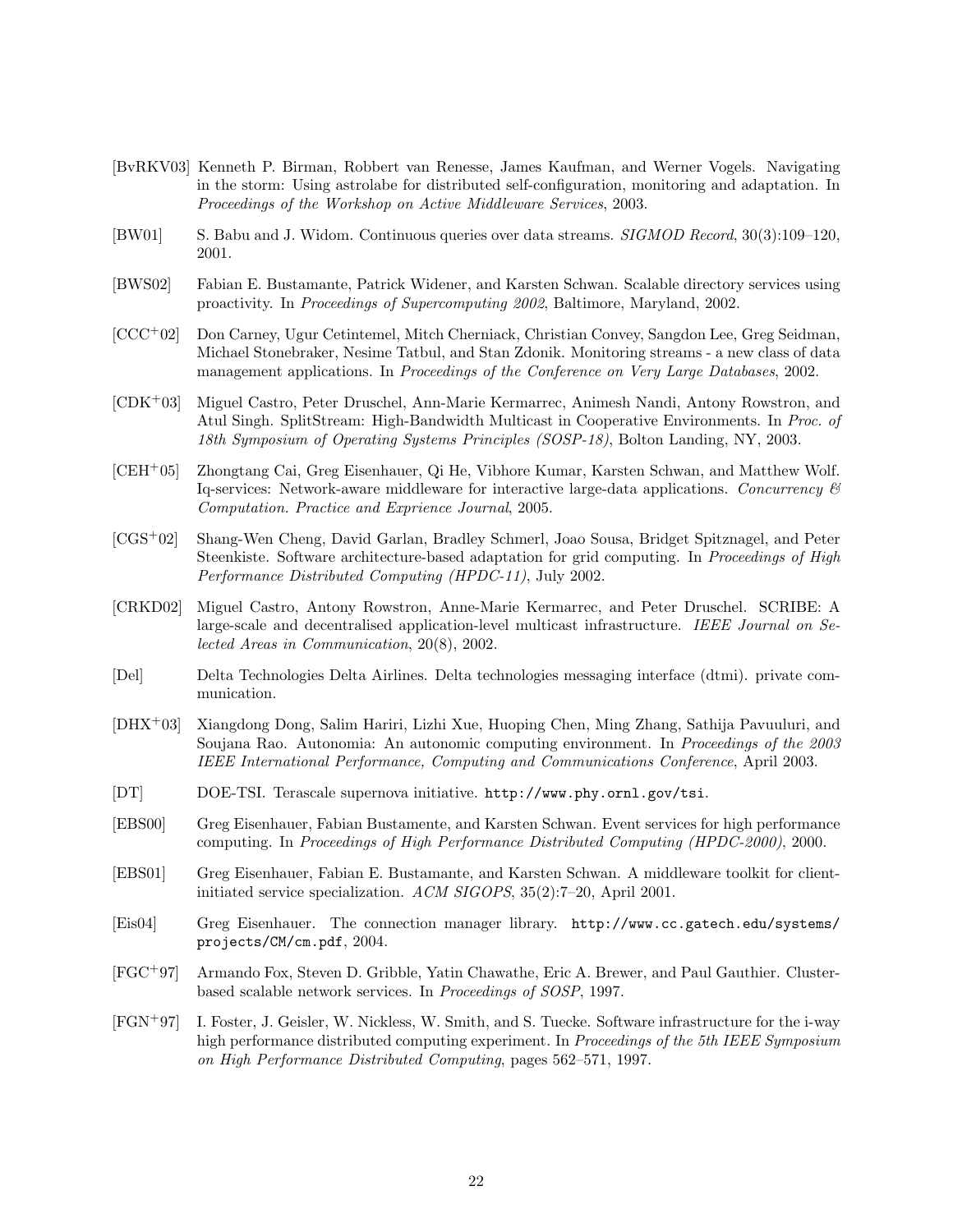- [GABW00] Robert Grimm, Tom Anderson, Brian Bershad, and David Wetherall. A system architecture for pervasive computing. In In Proceedings of the 9th Workshop on ACM SIGOPS European Workshop, 2000.
- [Gav04] Ada Gavrilovska. SPLITS Stream Handlers: Deploying Application-level Services to Attached Network Processors. PhD thesis, Georgia Institute of Technology, 2004.
- [GDL<sup>+</sup>02] Robert Grimm, Janet Davis, Eric Lemar, Adam MacBeth, Steven Swanson, Tom Anderson, Brian Bershad, Gaetano Borriello, Steven Gribble, and David Wetherall. Programming for pervasive computing environments. ACM Transactions on Computer Systems, January 2002.
- [GKSS05] Ada Gavrilovska, Sanjay Kumar, Srikanth Sundaragopalan, and Karsten Schwan. Platform Overlays: Enabling In-Network Stream Processing in Large-scale Distributed Applications. In 15th Int'l Workshop on Network and Operating Systems Support for Digital Audio and Video (NOSSDAV'05), Skamania, WA, 2005.
- [GS05] Ada Gavrilovska and Karsten Schwan. Addressing Data Compatibility on Programmable Networking Platforms. In Proc. of Symposium on Architectures for Networking and Communications Systems (ANCS'05), Priceton, NJ, 2005.
- [GSK04] Ada Gavrilovska, Karsten Schwan, and Sanjay Kumar. The Execution of Event-Action Rules on Programmable Network Processors. In Proc. of Workshop on Operating Systems and Architectural Support for the On-Demand IT Infrastructure (OASIS'04), in conjunction with ASPLOS-XI, Boston, MA, 2004.
- [HS02] Qi He and Karsten Schwan. IQ-RUDP: Coordinating Application Adaptation with Network Transport. In Proceedings of High Performance Distributed Computing, July 2002.
- [HS04] An-Cheng Huang and Peter Steenkiste. Building self-configuring services using service-specific knowledge. In Proceedings of the 13th IEEE Symposium on High-Performance Distributed Computing (HPDC'04), July 2004.
- [IBM05] IBM. STI cell processor: New disclosures to jumpstart creation of cell-based applications beyond gaming. http://www.ibm.com/chips/power/splash/cell, Aug 2005.
- [ILM<sup>+</sup>00] J. E. Swan II, M. Lanzagorta, D. Maxwell, E. Kuo, J. Uhlmann, W. Anderson, H. Shyu, and W. Smith. A computational steering system for studying microwave interactions with spaceborne bodies. In Proceedings of IEEE Visualization 2000, 2000.
- [JJVL05] Nico Janssens, Wouter Joosen, Pierre Verbaeten, and K. U. Leuven. Decentralized cooperative management: A bottom-up approach. In *Proceedings of the IADIS International Conference on* Applied Computing, 2005.
- [JPS<sup>+</sup>02] J. Jancic, C. Poellabauer, K. Schwan, M. Wolf, and N. Bright. dproc Extensible Run-Time Resource Monitoring for Cluster Applications. In Proceedings of International Conference on Computational Science, 2002.
- [KBH<sup>+</sup>01] Ranier Koster, Andrew Black, Jie Huang, Jonathon Walpole, and Calton Pu. Infopipes for composing distributed information flows. In Proceedings of the ACM Multimedia Workshop on Multimedia Middleware, October 2001. http://www.cc.gatech.edu/projects/infosphere/ papers/acmmm\_koster.pdf.
- [KCC<sup>+</sup>05a] Vibhore Kumar, Zhongtang Cai, Brian F. Cooper, Greg Eisenhauer, Karsten Schwan, Mohamed Mansour, Balasubramanian Seshasayee, and Patrick Widener. Iflow: Resource-aware overlays for composing and managing distributed information flows. Submitted to Eurosys-2006, Leuven, Belgium, 2005.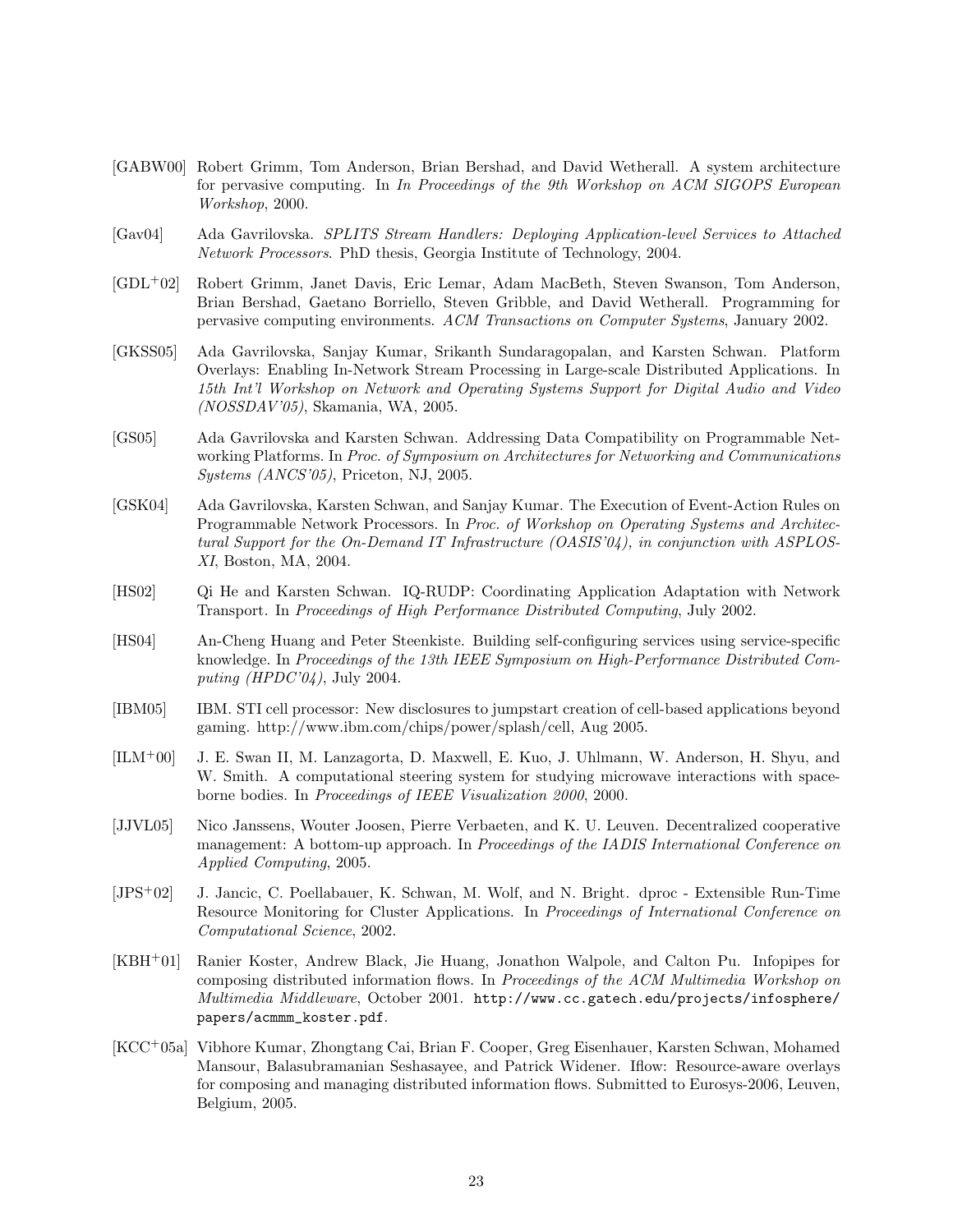- [KCC<sup>+</sup>05b] Vibhore Kumar, Brian F. Cooper, Zhongtang Cai, Greg Eisenhauer, and Karsten Schwan. Resource-aware distributed stream management using dynamic overlays. In Proceedings of the 25th IEEE International Conference on Distributed Computing Systems (ICDCS), 2005.
- [KCS98] R. Kravets, K. Calvert, and K. Schwan. Payoff Adaptation of Communication for Distributed Interactive Applications. Journal of High Speed Networks, Jul 1998.
- [KCS05] Vibhore Kumar, Brian F. Cooper, and Karsten Schwan. Distributed stream management using utility-driven self-adaptive middleware. In Proceedings of the International Conference on Autonomic Computing, 2005.
- [KGSS05] Sanjay Kumar, Ada Gavrilovska, Karsten Schwan, and Srikanth Sundaragopalan. C-Core: Using Communication Cores for High Performance Network Services. In Proc. of 4th Int'l Conf. on Network Computing and Applications (IEEE NCA05), Cambridge, MA, 2005.
- [KHR02] D. Katabi, M. Handley, and C. Rohrs. Congestion Control for High Bandwidth-Delay Product Networks. In Proceedings of ACM SIGCOMM, Aug. 2002.
- [KS03] Evangelos Kotsovinos and David Spence. The xenoserver open platform: Deploying global-scale services for fun and profit. Poster, ACM SIGCOMM '03, August 2003.
- [LP05] Hua Liu and Manish Parashar. Accord: A programming framework for autonomic applications. IEEE Transactions on Systems, Man and Cybernetics, 2005. Special Issue on Engineering Autonomic Systems, Editors: R. Sterritt and T. Bapty, IEEE Press.
- [LSC03] LSC. http://www.ligo.org/. LIGO Scientific Collaboration., 2003.
- [MC00] K. Ma and D. M. Camp. High performance visualization of time-varying volume data over a wide-area network status. In *Proceedings of Supercomputing 2000*, 2000.
- [MFHH05] S. Madden, M. Franklin, J. Hellerstein, and W Hong. Tinydb: An acqusitional query processing system for sensor networks. ACM Transactions on Database Systems, March 2005.
- [MJ04] C. Dovrolis M. Jain. Ten Fallacies and Pitfalls in End-to-End Available Bandwidth Estimation. In Proceedings of ACM Internet Measurements Conference, 2004.
- [MRF97] Poletto M, Engler D R, and Kaashoek M F. tcc: A system for fast, flexible, and high-level dynamic code generation. In Proceedings of the ACM SIGPLAN Conference on Programming Languages Design and Implementation (PLDI97), pages 109–121, June 1997.
- [OAA<sup>+</sup>00] Lukasz Opyrchal, Mark Astley, Joshua S. Auerbach, Guruduth Banavar, Robert E. Strom, and Daniel C. Sturman. Exploiting IP multicast in content-based publish-subscribe systems. In Proceedings of the Middleware Conference, pages 185–207, 2000.
- [OEP<sup>+</sup>00] Van Oleson, Greg Eisenhauer, Calton Pu, Karsten Schwan, Beth Plale, and Dick Amin. Operational information systems - an example from the airline industry. In First Workshop on Industrial Experiences with System Software, pages 1–10, San Diego, CA, October 2000.
- [PB02] Peter Pietzuch and Jean Bacon. Hermes: A distributed event-based middleware architecture. In Proc. of the 1st International Workshop on Distributed Event-Based Systems (DEBS'02), Vienna, Austria, July 2002.
- [Pro] VINT Project. The network simulator ns-2. http://www.isi.edu/nsnam/ns/.
- [PTC98] B. Parvin, J. Taylor, and G. Cong. Deepview: A collaborative framework for distributed microscopy. In Proceedings of the IEEE Conf. on High Performance Computing and Networking, 1998.